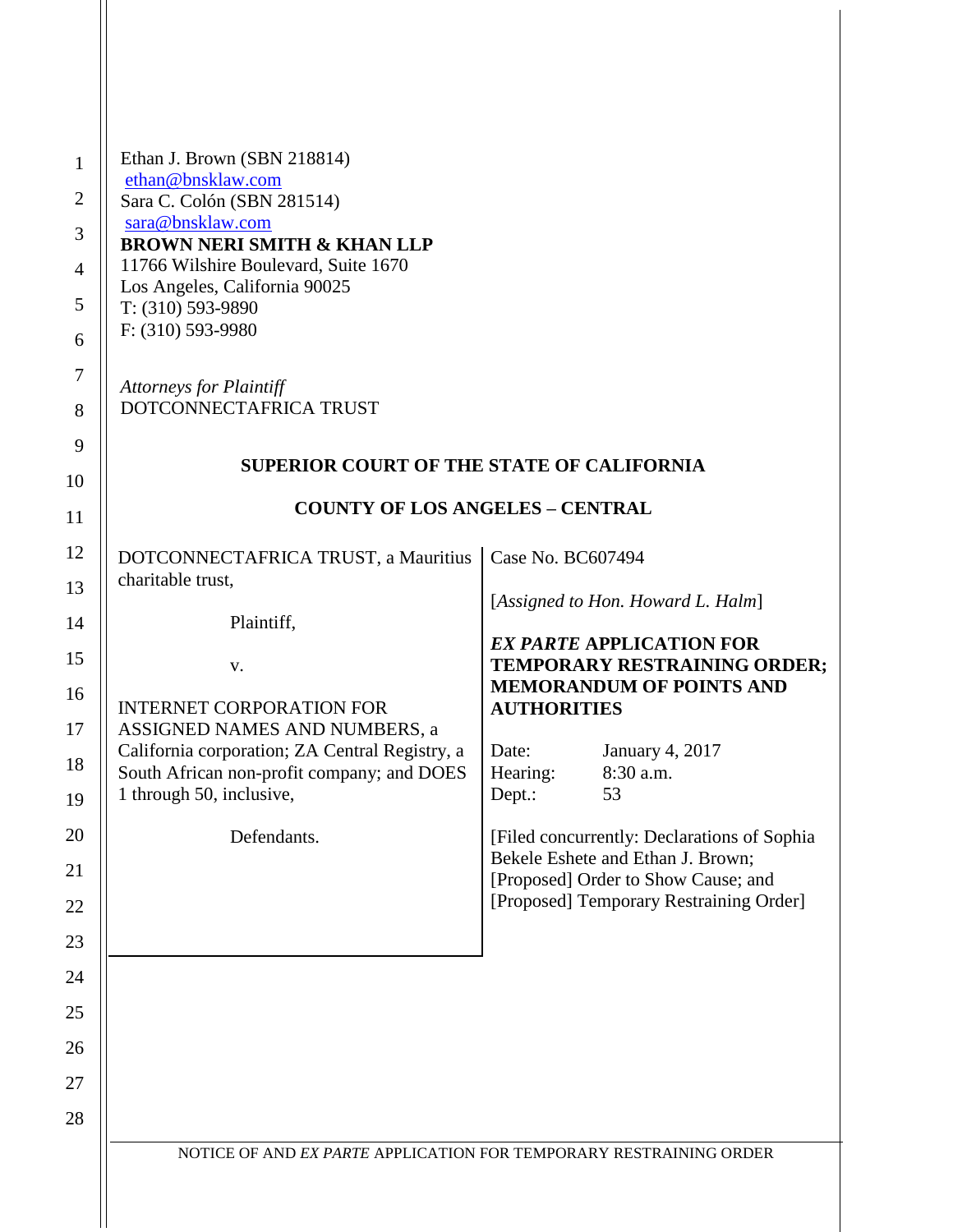#### **TO THE COURT, ALL PARTIES, AND THEIR ATTORNEYS OF RECORD:**

**PLEASE TAKE NOTICE** that on January 4, 2017, at 8:30 a.m. or as soon thereafter as the matter may be heard, before the Honorable Howard L. Halm, of the Superior Court of California, Stanley Mosk Courthouse, Department 53, located at 111 N. Hill Street, Los Angeles, CA 90012-3332, Plaintiff DotConnectAfrica Trust ("DCA") will and does apply *ex parte* for a temporary restraining order enjoining Defendant Internet Company for Assigned Names and Numbers ("ICANN") from issuing the .Africa generic top level domain ("gTLD") until this Court sets an Order to Show Cause as to why a Preliminary Injunction should not issue. DCA previously moved for a preliminary injunction, and the Court denied the preliminary injunction for the reasons set forth by Defendant ICANN.<sup>1</sup>

This Application is made pursuant to Code of Civil Procedure § 527 on the grounds that ICANN fraudulently represented to DCA that it would process gTLD applications in a fair, unbiased and neutral way, misleading DCA to believe it could compete for the gTLD, when ICANN favored Intervenor ZACR the entire time. DCA will suffer the destruction of its company, loss of the sunrise premium domain name contracts, and other irreparable harm, and will be denied the fair determination of who is entitled to the .Africa domain - a determination that ICANN agreed to follow when DCA applied for the domain. On the other hand, ICANN suffers no harm, and DCA's only competitor, Intervenor ZACR, suffers harm insufficient to justify denying a temporary restraining order. Therefore, ICANN should be prevented from issuing the .Africa gTLD until a preliminary injunction can be heard. There is good cause to justify this *ex parte* application because the .Africa gTLD will be delegated by ICANN to ZACR before a regularly-noticed motion can be heard.

This Application is based on this Notice of and *ex parte* application, the papers, records, and pleadings on file in this case, and on such oral argument as the Court allows.

Counsel for DCA notified counsel for ICANN and counsel for ZACR on January 3, 2017 at 9:49 a.m., via email, phone and voicemail. Counsel for ICANN is Jeffrey LeVee of Jones Day,

27 28

 $\overline{a}$ 

1

2

3

4

5

6

7

8

9

10

11

12

13

14

15

16

17

18

19

20

21

22

23

24

25

<sup>&</sup>lt;sup>1</sup> The Court provided limited explanation for denying DCA's motion after tentatively granting the preliminary injunction, stating that "the preliminary injunction is denied, based on the reasoning expressed in the oral and written arguments of **defense** counsel." (emphasis added)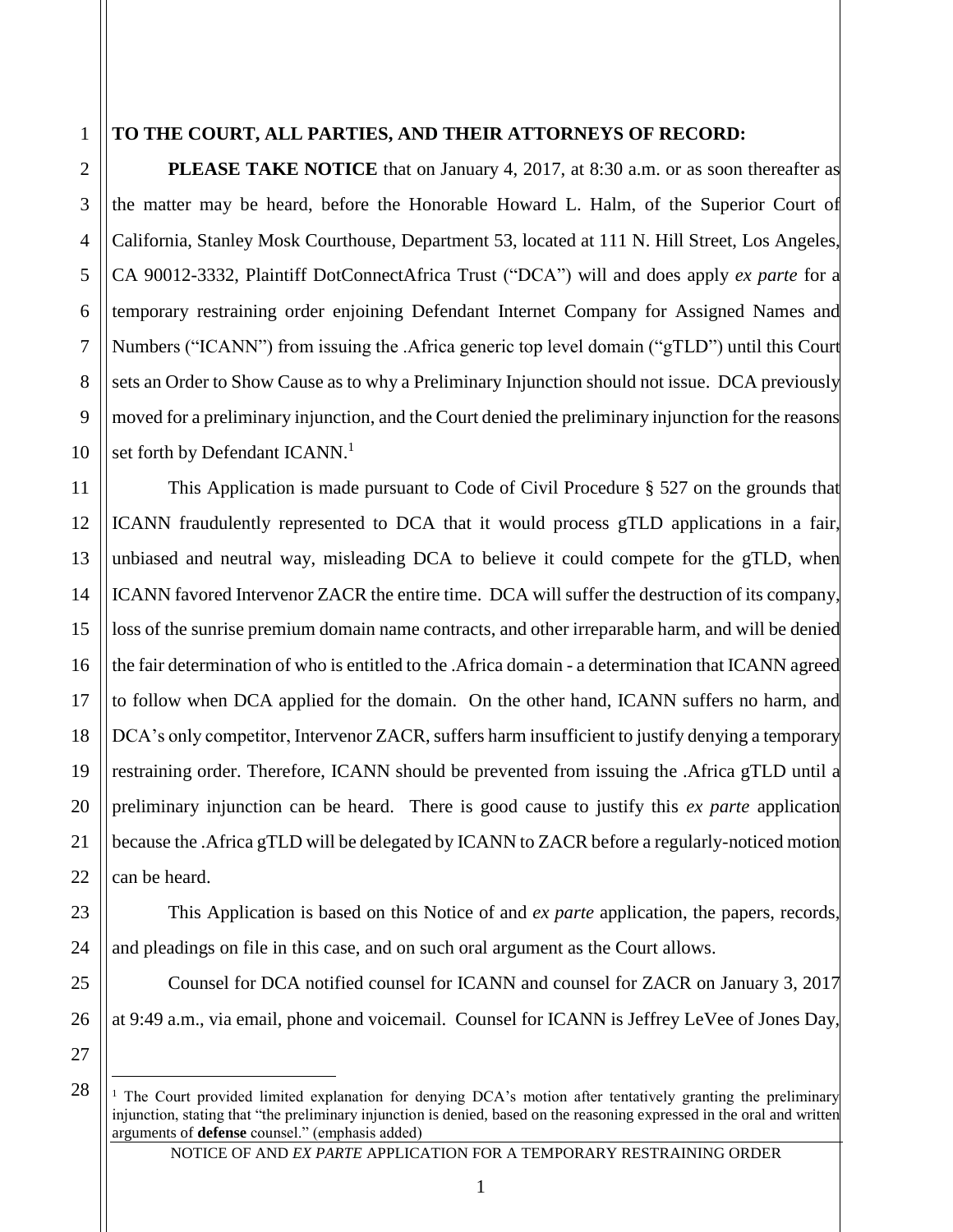| $\mathbf{1}$   | 555 S. Flower Street, 50th Floor, Los Angeles, CA 90071, <i>JLeVee@jonesday.com</i> ; counsel for |                                                                                      |  |  |
|----------------|---------------------------------------------------------------------------------------------------|--------------------------------------------------------------------------------------|--|--|
| $\mathfrak{2}$ | ZACR is David Kesselman, Kesselman, Brantley, Strockinger, LLP, 1230 Rosencrans Ave., Ste.        |                                                                                      |  |  |
| 3              | 690, Manhattan Beach, CA 90266, dkesselman@kbslaw.com. (Declaration of Ethan J. Brown, ¶          |                                                                                      |  |  |
| $\overline{4}$ | 8, Ex. 6.) Opposing counsel indicated that they would oppose DCA's application. (Id.)             |                                                                                      |  |  |
| 5              |                                                                                                   |                                                                                      |  |  |
| 6              | Dated: January 3, 2017                                                                            | <b>BROWN NERI SMITH &amp; KHAN LLP</b>                                               |  |  |
| $\tau$         |                                                                                                   |                                                                                      |  |  |
| 8              |                                                                                                   | By:                                                                                  |  |  |
| 9              |                                                                                                   | Ethan J. Brówn                                                                       |  |  |
| 10             |                                                                                                   | <b>Attorneys for Plaintiff</b><br>DOTCONNECTAFRICA TRUST                             |  |  |
| 11             |                                                                                                   |                                                                                      |  |  |
| 12             |                                                                                                   |                                                                                      |  |  |
| 13             |                                                                                                   |                                                                                      |  |  |
| 14             |                                                                                                   |                                                                                      |  |  |
| 15             |                                                                                                   |                                                                                      |  |  |
| 16             |                                                                                                   |                                                                                      |  |  |
| 17             |                                                                                                   |                                                                                      |  |  |
| 18             |                                                                                                   |                                                                                      |  |  |
| 19             |                                                                                                   |                                                                                      |  |  |
| 20             |                                                                                                   |                                                                                      |  |  |
| 21             |                                                                                                   |                                                                                      |  |  |
| 22             |                                                                                                   |                                                                                      |  |  |
| 23             |                                                                                                   |                                                                                      |  |  |
| 24             |                                                                                                   |                                                                                      |  |  |
| 25             |                                                                                                   |                                                                                      |  |  |
| 26             |                                                                                                   |                                                                                      |  |  |
| 27             |                                                                                                   |                                                                                      |  |  |
| 28             |                                                                                                   |                                                                                      |  |  |
|                |                                                                                                   |                                                                                      |  |  |
|                |                                                                                                   | NOTICE OF AND EX PARTE APPLICATION FOR A TEMPORARY RESTRAINING ORDER<br>$\mathbf{2}$ |  |  |
|                |                                                                                                   |                                                                                      |  |  |

II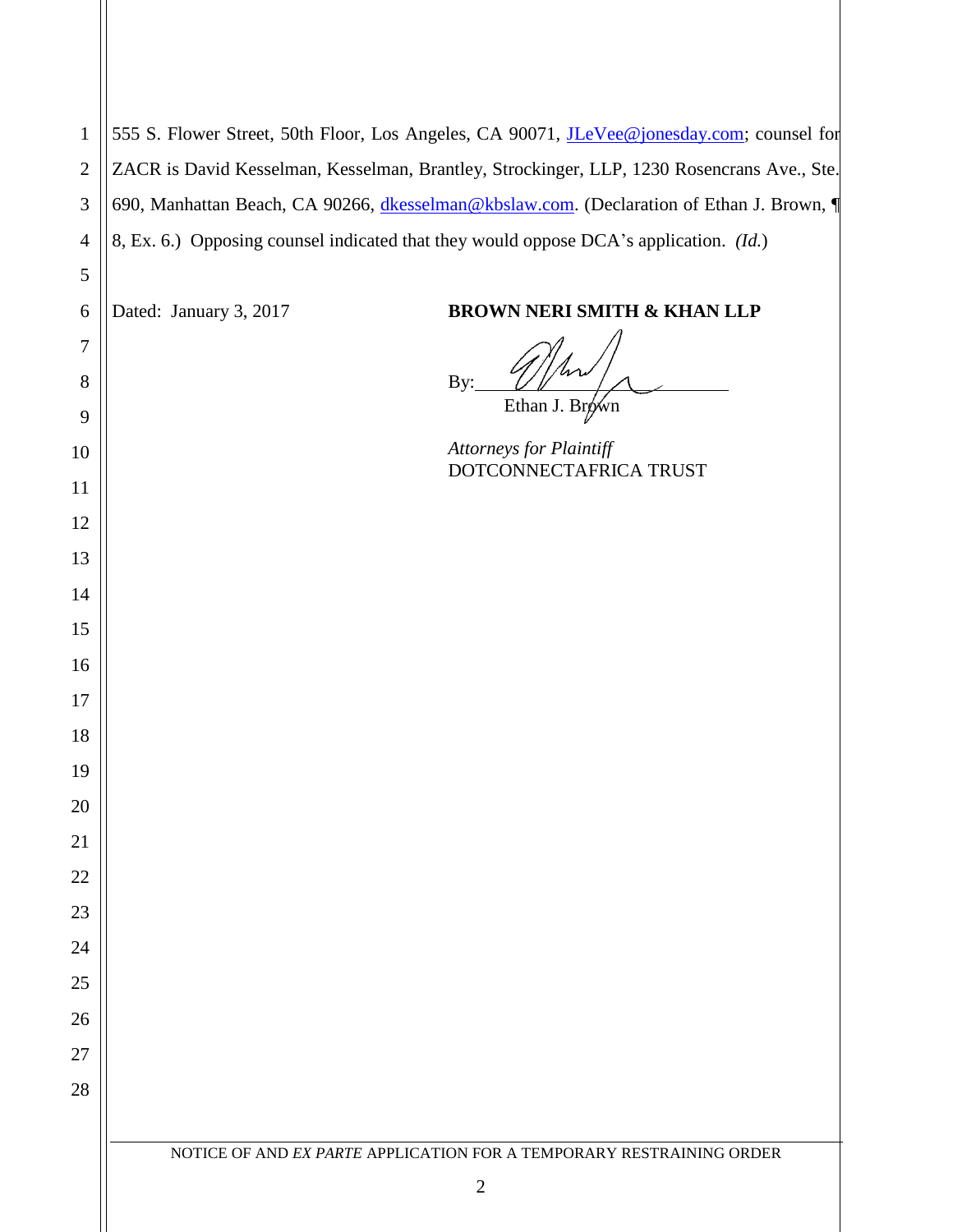|          |     | <b>TABLE OF CONTENTS</b>                                                          |
|----------|-----|-----------------------------------------------------------------------------------|
| 1        | I.  |                                                                                   |
| 2        | II. |                                                                                   |
| 3        |     |                                                                                   |
| 4        |     | B. DCA, the Top-Level Domain Application, and ICANN's Promises 2                  |
| 5        |     |                                                                                   |
| 6        |     | The Geographic Names Panel and InterConnect Communications 4<br>D.                |
| 7        |     | Е.                                                                                |
| 8<br>9   |     | F.                                                                                |
| 10       |     | G. <b>ICANN's Processing of DCA's Application After the IRP Declaration</b> 7     |
| 11       |     | H. Court Proceedings After Improper Rejection of DCA's Application8               |
| 12       |     | <b>ZACR</b> as Registrar and Registry and the Premium Name Sunrise Period 8<br>I. |
| 13       | Ш.  |                                                                                   |
| 14       |     |                                                                                   |
| 15       |     |                                                                                   |
| 16       |     | $\mathbf{1}$ .                                                                    |
| 17       |     | Claim for Violation of California Bus. & Prof. Code § 1720012<br>ii.              |
| 18       |     | C. DCA's harm significantly outweighs any harm to Defendants. 13                  |
| 19       |     |                                                                                   |
| 20       |     |                                                                                   |
| 21       | IV. |                                                                                   |
| 22       |     |                                                                                   |
| 23<br>24 |     |                                                                                   |
| 25       |     |                                                                                   |
| 26       |     |                                                                                   |
| 27       |     |                                                                                   |
| 28       |     |                                                                                   |
|          |     | <b>TABLE OF CONTENTS</b>                                                          |
|          |     | 1                                                                                 |
|          |     |                                                                                   |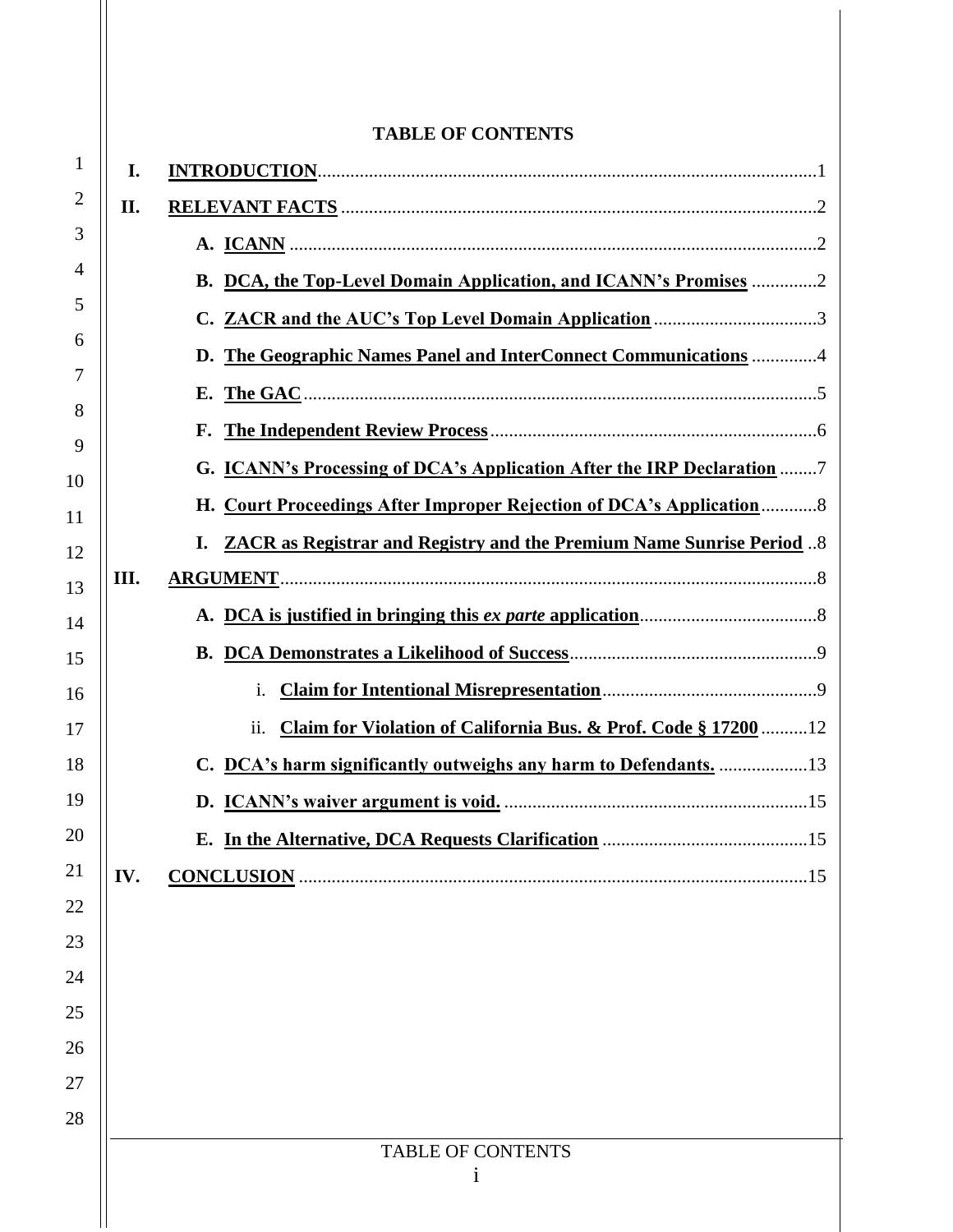# **TABLE OF AUTHORITIES**

| $\mathbf 1$    |
|----------------|
| $\overline{c}$ |
| 3              |
| 4              |
| 5              |
| 6              |
| $\overline{7}$ |
| 8              |
| 9              |
| 10             |
| 11             |
| 12             |
| 13             |
| 14             |
| 15             |
| 16             |
| 17             |
| 18             |
| 19             |
| I<br>l         |
| $^{21}$        |
| 22             |
| 23             |
| 24             |
| 25             |
| 26             |
|                |
| $^{28}$        |

| Robinson Helicopter Co., Inc. v. Dana Corp (2004) 34 Cal.App.4th 97911       |  |
|------------------------------------------------------------------------------|--|
|                                                                              |  |
| State Farm Fire & Casualty Co v. Superior Court (1996) 45 Cal.App.4th 109312 |  |

# **STATUTES**

**CASES**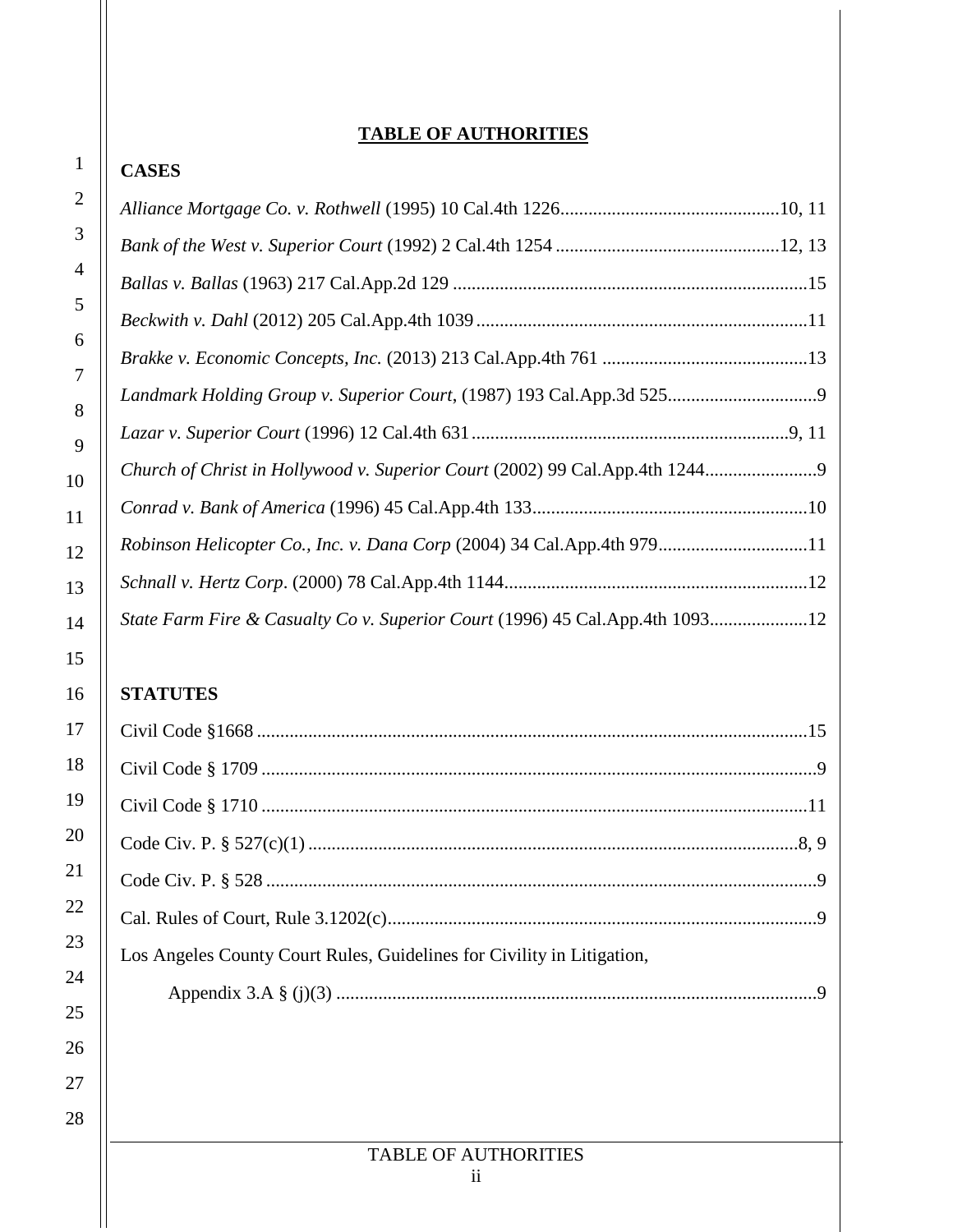#### **MEMORANDUM OF POINTS AND AUTHORITIES**

#### **I. INTRODUCTION**

On December 22, 2016, this Court heard and ruled upon Plaintiff DotConnectAfrica Trust's ("DCA") motion for preliminary injunction ("PI"). The Court had tentatively agreed with DCA's arguments and had indicated it would grant the PI. The tentative order stated that: (1) "The evidence reflects that the potential harm to DCA significantly outweighs any harm to Defendants;" (2) "that the public interest in having the .Africa gTLD properly awarded through a fair and transparent application process outweighs concerns about the delay in the availability of the .Africa gTLD;" (3) "there is reason to question the legitimacy of ICANN's purported reason for denying DCA's application;" and (4) it can reasonably be inferred that the reasons for denying DCA's application were pretextual and that ICANN... denied DCA a fair evaluation process because it had predetermined that it would award the gTLD to ZACR." Declaration of Ethan J. Brown ("Brown Decl.")  $\P$  5, Ex. 3.)

After the hearing, the court reversed course, denying DCA's motion for a PI without explanation. The order denying the PI states only that "plaintiff's motion for …a Preliminary Injunction is denied, based on the reasoning…of *defense* counsel." *Id.*, Ex. 4 (emphasis added.) As the Court stated that the ruling was based on *defense* counsel, the Court presumably did not adopt *Intervenor* ZACR's arguments. ICANN pressed two arguments at the hearing: That DCA could not win on cause of action No. 9 and that the Prospective Release barred any claim. DCA presumes the Court adopted the first because the tentative indicated that it can reasonably be inferred that the denial was pretextual: pretextual denial is by definition willful and intentional and could not be barred by the Prospective Release.

DCA believes that all of the reasons that the Court was inclined to grant the PI still stand and that the ground for denial must have been regarding the technical likelihood of success of cause of action No. 9. Accordingly, DCA now moves under alternative causes of action: its second and fifth causes of action, for intentional misrepresentation and unfair business practices, respectively.

MEMORANDUM OF POINTS AND AUTHORITIES The gravamen of DCA's complaint focuses on the improper processing of DCA's application for .Africa, and ICANN's improper assistance to ZACR and the AUC in defeating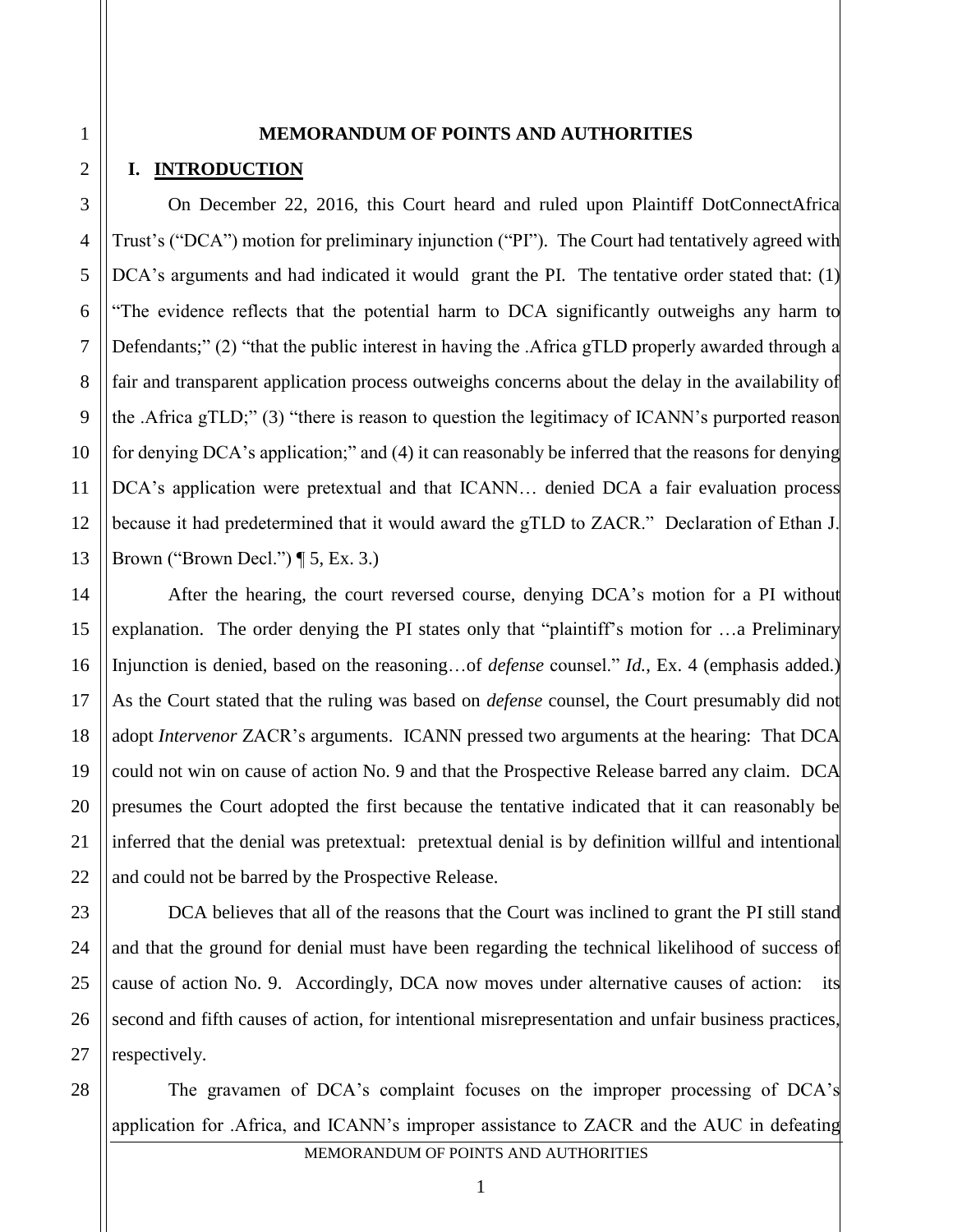1

2

3

DCA's application. DCA was promised, in multiple instances, that ICANN would process all gTLD applications, in a fair, transparent, and unbiased manner. DCA applied for the .Africa gTLD and paid the \$185,000 application fee in reliance on those promises, which ICANN either intentionally misrepresented or made with no intention to perform. DCA's second and fifth causes of action are based on that conduct. During the IRP, former ICANN employee admitted that ICANN ignored its rules in processing DCA's application. This taken in consideration with ICANN's conduct after the IRP, demonstrates that ICANN had intended from the beginning to disregard its rules to favor ZACR and award it the .Africa gTLD. The Court has already tentatively concluded that DCA made out its case for a pretextual denial. Thus, DCA has a likelihood of success on the merits with respect to those claims. DCA continues to face the irreparable harm that justified both the IRP Panel and Judge Klausner in enjoining ICANN from acting further with respect to the .Africa domain.

In the event the Court denies DCA's application for a TRO, DCA respectfully requests this Court clarify its December 22, 2016 order denying the PI and state the grounds for the denial, and for denial of this TRO.

# **II. RELEVANT FACTS**

# **A. ICANN**

ICANN is a California non-profit, tasked with acting in conformity with relevant principles law and to enable competition and open-entry in Internet-related markets. (Declaration of Sophia Bekele ("Bekele Decl."), ¶ 3, Ex. 1 at ¶4). ICANN's Bylaws state that it shall not apply its standards inequitably or treat anyone disparately. (*Id.,* ¶ 8, Ex. 4 at Art. 2 § 3). ICANN claims to be accountable to the Internet community for operating in a manner consistent with its Bylaws and Articles of Incorporation as a whole. (*Id.*, Ex. 4 at Art. 4 § 1). ICANN is the only organization that assigns internet-domain rights, yielding monopolistic power and forcing gTLD applicants to play by its self-serving rules.

# **B. DCA, the Top-Level Domain Application, and ICANN's Promises**

DCA was formed for the charitable purpose of advancing information technology education in Africa and providing a continental Internet domain name to provide access to internet services for the people of Africa. (*Id.*, ¶ 31.) DCA's ultimate endeavor was to obtain .Africa and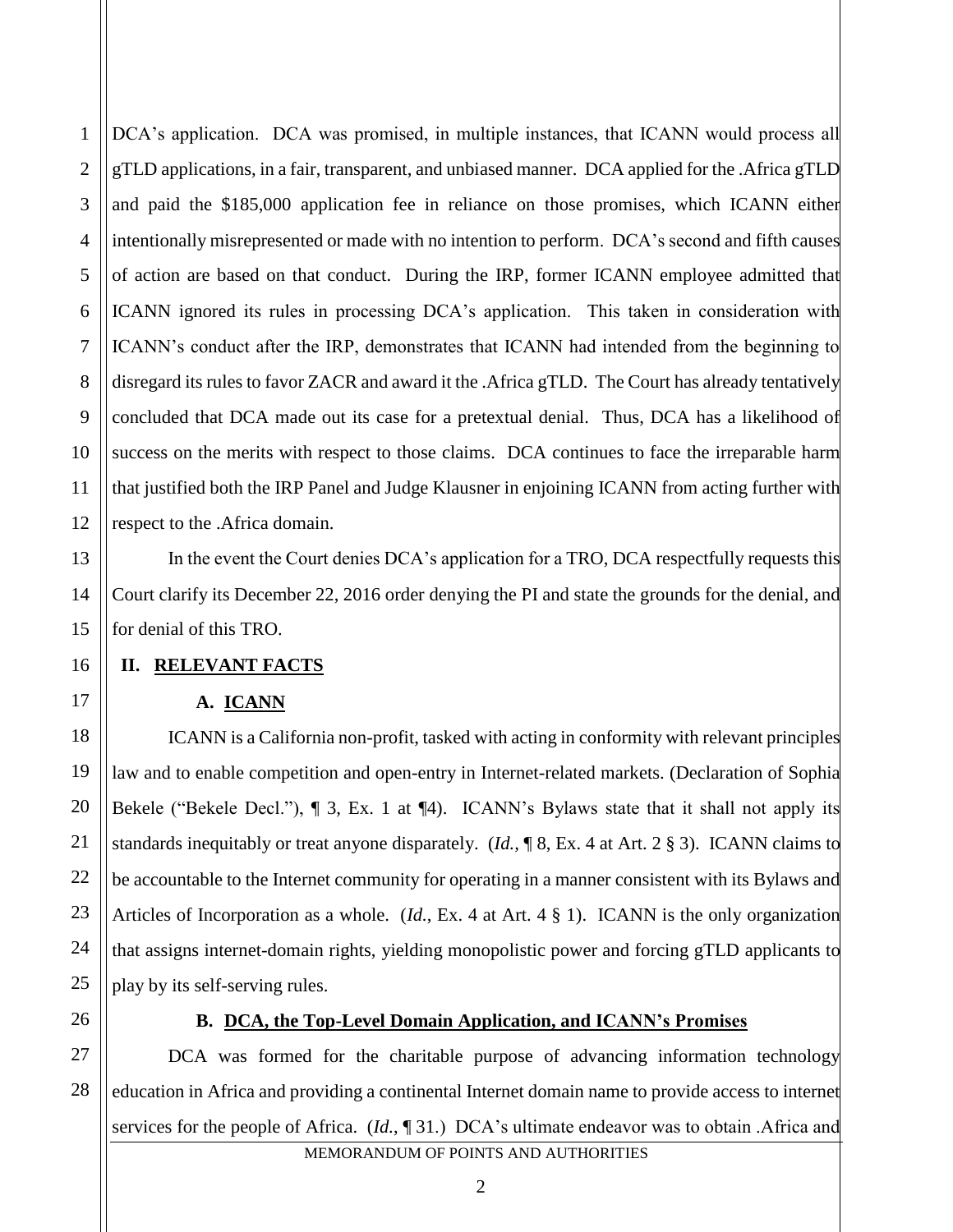1 2 3 further its charitable efforts through the revenue .Africa would generate. (*Id*.) DCA only sought to act as the registry of .Africa, unlike Intervenor ZACR. (*Id.*, ¶ 33 .) DCA's operations will likely terminate if the gTLD is delegated to ZACR. (*Id.*, ¶¶ 34 and 35.)

In March 2012, DCA applied to ICANN for the delegation of the .Africa top-level domain name in its 2012 General Top-Level Domains Internet Expansion Program (the "New gTLD Program"). (*Id.*,  $\P$  3, Ex. 1,  $\P$ 3.) In order to apply for a gTLD, all applicants were required to submit to the terms of the gTLD Applicant's Guidebook (the "Guidebook"). (*Id*., ¶¶ 6 and 7; Ex. 3.) In consideration of ICANN's promises to abide by its own Bylaws, the Guidebook, and in conformity with the laws of fair competition, Plaintiff paid ICANN a \$185,000.00 mandatory application fee. (*Id*., ¶ 32.) Included in those governing documents, were ICANN's promises:

 To "mak[e] decisions by applying documented policies neutrally and objectively, with integrity and fairness" (*Id.*, Ex. 4, Art. 1, §2, ¶ 8);

 to "operate to the maximum extent feasible in an open and transparent manner and consistent with procedures designed to ensure fairness" (*Id.*, Art. III, § 1);

 "be accountable to the [Internet] community for operating in a manner that is consistent with these Bylaws, and with due regard to the core values set forth in Article 1 of these Bylaws" (*Id.*, Ex. 4, Art. IV, § 1 [underline in original]);

• that ICANN would "carry<sup>[]</sup> out its activities in conformity with relevant principles of international law and application international conventions and local law, and, to the extent appropriate and consistent with these Articles and its Bylaws, through open and transparent processes that enable competition and open entry in Internet-related markets" (*Id.*, Ex. 1, p.20, ¶ 67); and

 ICANN had a dispute resolution program, the Independent Review Process, that applicants could employ, in the event that an applicant challenged actions of ICANN, that would provide applicants with redress.  $(Id, Ex. 3$ . Module 6-4).<sup>2</sup>

ICANN's promises were false, or at the least made with no intention of performing them.

# **C. ZACR and the AUC's Top Level Domain Application**

In 2011, the African Union Commission attempted to preclude any other party from obtaining the rights to .Africa, by requesting that ICANN set aside .Africa, in a list of Top-Level Reserved Names. (*See Id*., ¶ 14, Ex. 10.) DCA protested that this violated the gTLD guidelines, and ICANN denied the AUC's request. (*Id.*) But instead of remaining impartial and fair in the

28

 $\overline{a}$ 

4

5

6

7

8

9

10

11

12

13

14

15

16

17

18

19

20

21

22

23

24

25

26

27

<sup>&</sup>lt;sup>2</sup> The Prospective Release that states applicants would be afforded redress was also placed near the end of the 360 page Guidebook.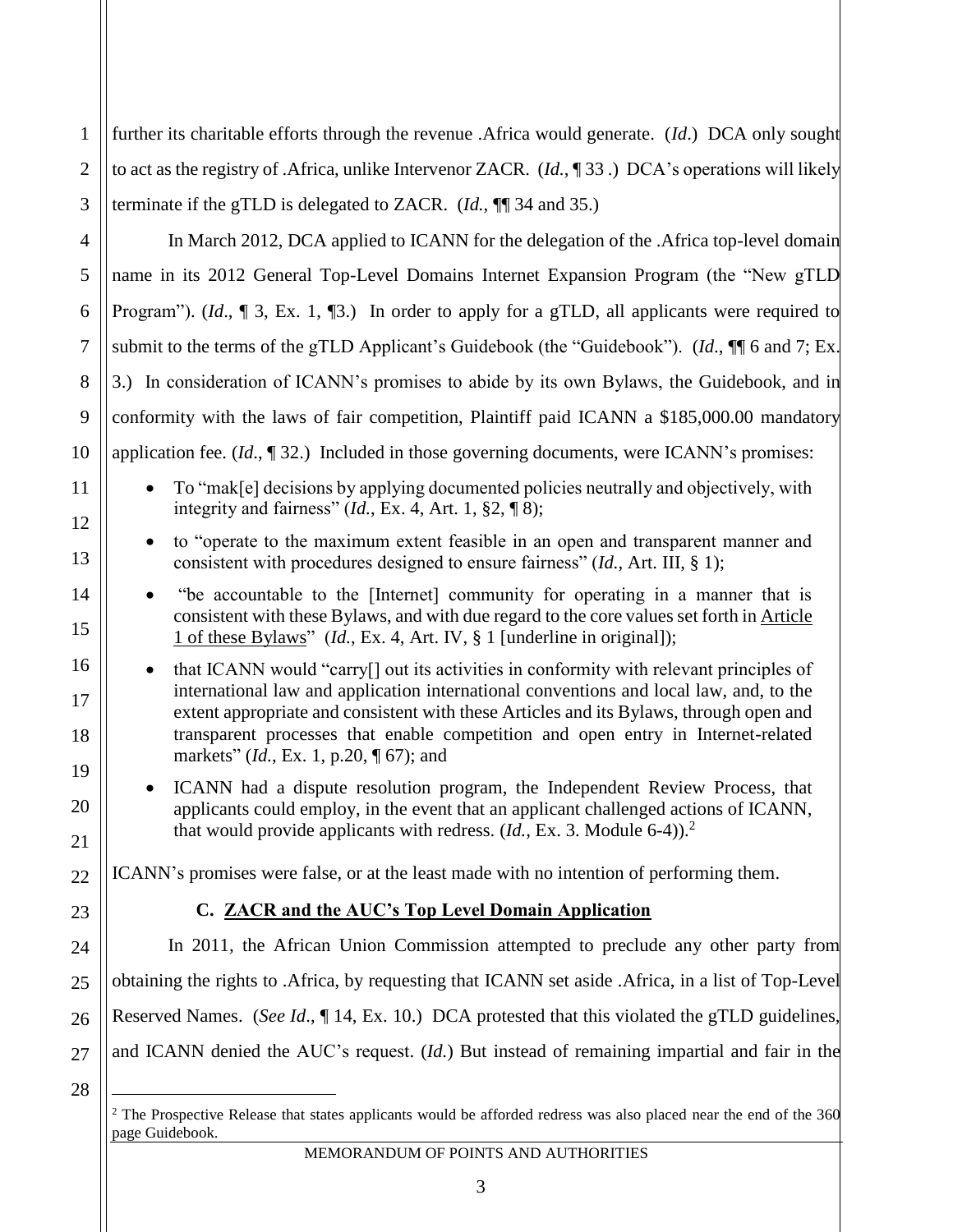process as it had promised to do, ICANN informed the AUC how it could obtain the rights to .Africa through a proxy (ZACR) while simultaneously defeating DCA's application. (*Id.*) The AUC only "selected" ZACR to apply for .Africa, because ZACR agreed to assign "all rights relating to the dotAfrica TLD" to the AUC if successful in its application. (*Id.*, ¶ 22, Ex. 16, ¶ 22 (7).) Significantly, members of the AUC committee who selected ZACR as the AUC's "official endorsement" were also members of ZACR-affiliated organizations. (*Id.,* ¶ 21.)

1

2

3

4

5

#### **D. The Geographic Names Panel and InterConnect Communications**

ICANN required that geographic gTLD (such as .Africa) applicants obtain endorsements from 60% of the region's national governments, and no more than one written objection from relevant regional governments and/or regional public authorities. (*Id.,* ¶ 5, Ex. 3 at § 2.2.1.4.2.)

DCA obtained the endorsements of the AUC and United Nations Economic Commission for Africa (UNECA), among others. (*Id.,* ¶ 10, Ex. 6; ¶ 14, Ex. 10.) DCA was the first to obtain official endorsements/letters of support from these organizations. In April 2010, nearly a year later, the AUC wrote DCA and informed DCA that it had "reconsidered its approach in implementing the subject Internet Domain Name (.Africa) and no longer endorses individual initiatives in this matter<sup>[.]"</sup> (*Id.*, 11, Ex. 7.) This letter was also sent directly to ICANN.<sup>3</sup>  $\overline{\phantom{a}}$ Subsequently, in June 2015 (and after DCA's application should have been processed), UNECA responded to a *request from the AUC*, and stated that it did not consider itself to be a valid endorser. (*Id.*, ¶ 13, Ex. 9.) But ICANN considered the endorsements from both the AUC and UNECA, only objecting to the sufficiency of the letters on a discretionary factor.<sup>4</sup> (*Id.*, Exs. 11 and 13.)

ICANN contracted with InterConnect Communications ("ICC"), to act as ICANN's Geographic Names Panel and evaluate the endorsements. (*See Id.*, ¶ 25, Ex. at 18.) According to the Guidebook, the following factors "must" be present in an endorsement: (1) the government's or public authority's support for or non-objection to the applicant's application; (2) the government's or public authority's understanding of the string being requested; (3) the government's or public authority's understanding of the string's intended use. Finally, the

 $\overline{a}$ 

<sup>&</sup>lt;sup>3</sup> ICANN only argued the letter was withdrawn after litigation commenced.

<sup>4</sup> ICANN initially rejected endorsements from the AUC and UNECA. Subsequently, ICC staffer Mark McFadden, argued that ICANN should accept the AUC as a valid endorser. By doing so, ICANN would also have to accept UNECA. (Bekele Decl., ¶ 26, Ex. 19.) ICANN agreed to do so and admitted to such in the IRP.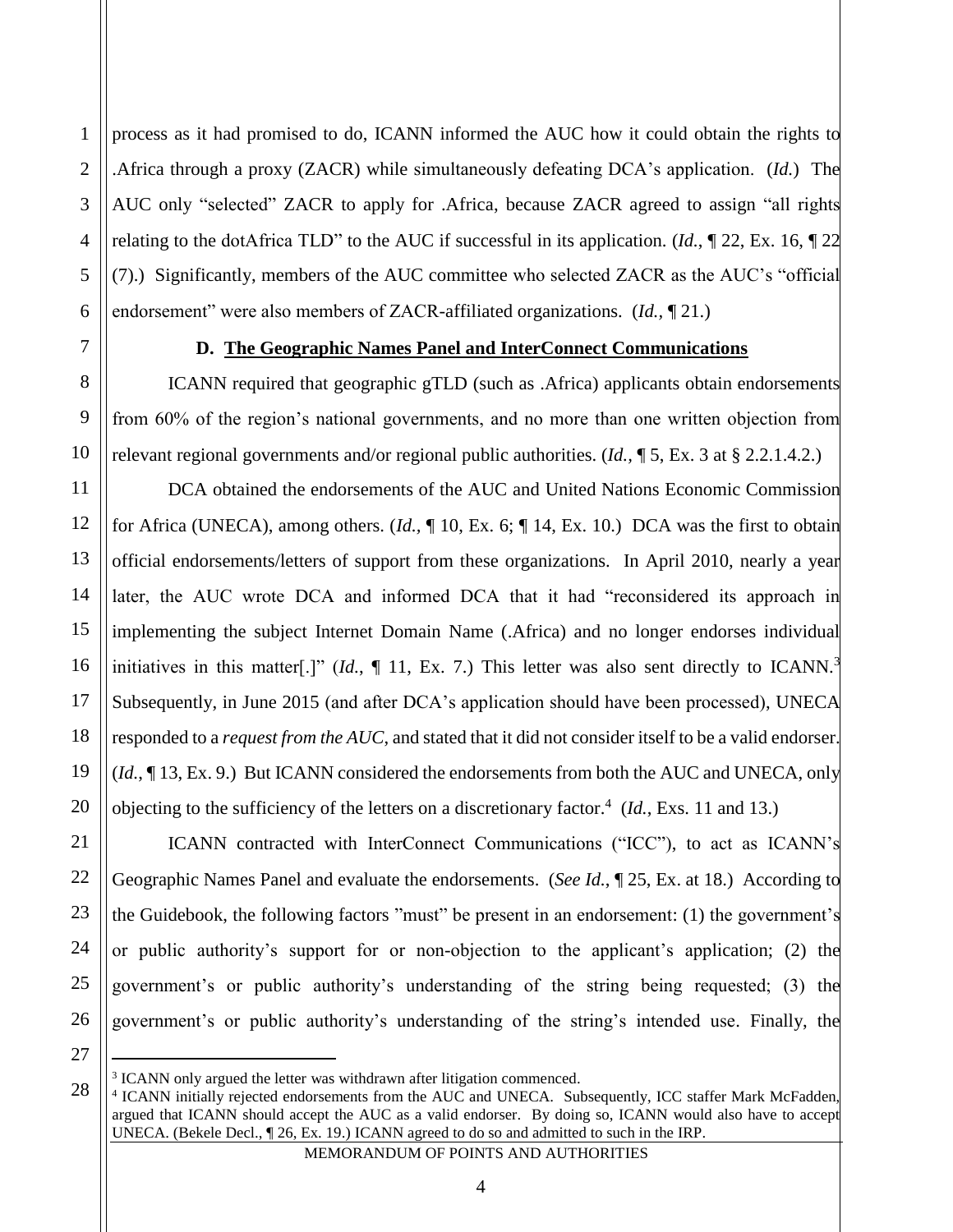1 2 3 4 Guidebook includes a fourth non-mandatory factor the endorsement *should* demonstrate the government's or public authority's understanding that the string is being sought through the gTLD application process and that the applicant is willing to accept the conditions under which the string will be available. (emphasis added). (*Id.*, ¶ 5, Ex. 3, § 2.2.1.4.3.)

 ICANN only questioned the fourth, non-mandatory factor of DCA's endorsements. (*Id.*, Exs. 11 & 13.) ICANN presumably used this as a pretext to justify its planned disposition of the gTLD.

#### **E. The GAC**

ICANN has a Governmental Advisory Committee ("GAC") whose purpose, according to ICANN's Bylaws, is to "consider and provide advice on the activities of ICANN as they relate to concerns of governments." (*Id*., ¶ 8, Ex. 4, at Art. 11 § 2(1)(a).) Three months after it was denied its request to place the .Africa gTLD on the reserved-names list, the AUC became a member of the GAC on the advice of ICANN. (*Id*., ¶ 14, Ex. 12, at 1.)

Under the direction of the AUC, the GAC improperly issued "consensus advice" that DCA's application should not proceed. (*Id.*, ¶ 3, Ex. 1, ¶ 104.) The GAC gave no indication that DCA's application was problematic, violated law or was sensitive - the required standard. (*Id.*)

ICANN then accepted the GAC's faulty advice, failed to conduct any investigation, and rejected DCA's application while ZACR's application continued. (Id.,  $\parallel$  3, Ex. 1  $\parallel$  1 80, 106;  $\parallel$  28, Ex. 31.) Although ICANN could have also reconsidered this decision under its rules, it refused to do so. (Id.,  $\P$  10, Ex. 1,  $\P$  6;  $\P$  8, Ex. 4, Art. 4  $\S$  2.2.) ICANN also was not required to stop processing DCA's application under its rules. (*Id*., ¶ 5, Ex. 3, Module 3-3.)

Meanwhile, ZACR passed the initial evaluation and entered the contracting phase with ICANN. (*Id.*, ¶ 3, Ex. 1 ¶ 13; ¶ 28, Ex. 31.) ZACR filed purported "endorsement letters" that endorsed the AUC's "Reserved Names" initiative, along with declarations made by the AUC regarding its intention to reserve .Africa for its own use along with its appointment letter from the AUC as evidence of such support. (*Id.*,  $\P$  24.) Most of ZACR's letters did not even reference ZACR by name. (*Id.*) ICANN later ghostwrote an endorsement for ZACR to submit to the AUC for its signature. (Brown Decl., Ex. 5, [Declaration of Sara Colón ("Colón Decl.")], ¶ 4, Ex. 3.)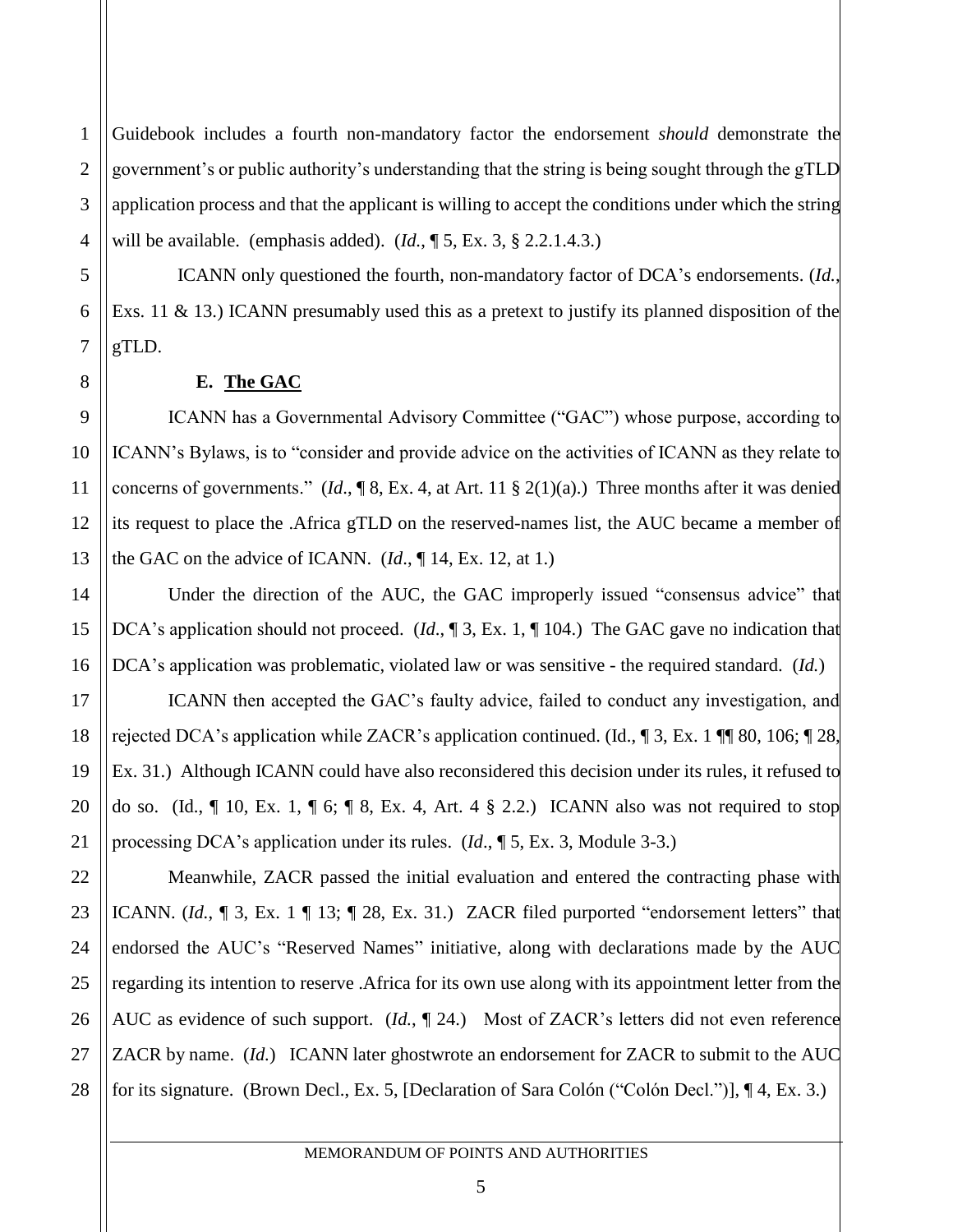### **F. The Independent Review Process**

The Guidebook terms DCA agreed to upon submitting its gTLD application contained a release and covenant not to sue (the "Prospective Release"). (*Id.*, ¶ 5, Ex. 3, at Module 6, ¶ 6.) ICANN purports to provide applicants with an independent review process ("IRP") as an alternative, but informs applicants that the IRP is not binding after ICANN is challenged. (*Id.*, ¶ 5, Ex. 3 §§ 3.2.3; 6.) The IRP is effectively an arbitration, operated by the International Centre for Dispute Resolution of the American Arbitration Association, comprised of an independent panel of arbitrators. (*Id.*, ¶ 5, Ex. 3 § 3.2.3.) In October 2013, DCA successfully sought an IRP to review ICANN's processing of its application, including ICANN's handling of the GAC opinion. (*Id*., ¶ 3, Ex. 1 at ¶ 9.) DCA became aware that ICANN sought to delegate the .Africa gTLD prior to the conclusion of the IRP.  $(Id, \P 3, Ex. 1, \P \P 9-11.)$ 

ICANN subsequently signed an improper registry agreement with ZACR. (*Id.*) DCA petitioned the IRP for emergency relief, which the IRP granted unanimously. (*Id.*) The Panel concluded that "it would have been '**unfair and unjust** to deny DCA Trust's request for interim relief when the need for such relief…[arose] out of ICANN's failure to follow its own Bylaws and procedures." (Bekele Decl., ¶ 3, Ex. 1, ¶ 22.) (emphasis added)

After hearing on the merits, the Panel stated that it was:

"of the unanimous review that certain actions and inactions of the ICANN Board…with respect to the application of DCA Trust …were inconsistent with the Articles of Incorporation and Bylaws of ICANN." (*Id.*, ¶ 3, Ex. 1, ¶ 93.)

ICANN is bound…to act fairly, neutrally, non-discriminately and to enable competition. Article 4 of ICANN's Articles of Incorporation sets this out explicitly:

4. The Corporation shall operate…in conformity with relevant principles of international law and applicable international conventions and local law and, to the extent appropriate and consistent with these Articles and its Bylaws, through open and transparent processes that enable competition and open entry in Internet-related markets. […]

ICANN is also bound by its Bylaws to act and make decisions 'neutrally and objectively with integrity and fairness.'[...]

ICANN (Internet Corporation for Assigned Names and Numbers) and **its constituent bodies** shall operate to the maximum extent feasible in an open and transparent manner and consistent **with procedures designed to ensure fairness**. [Underlining and bold is that of the Panel]"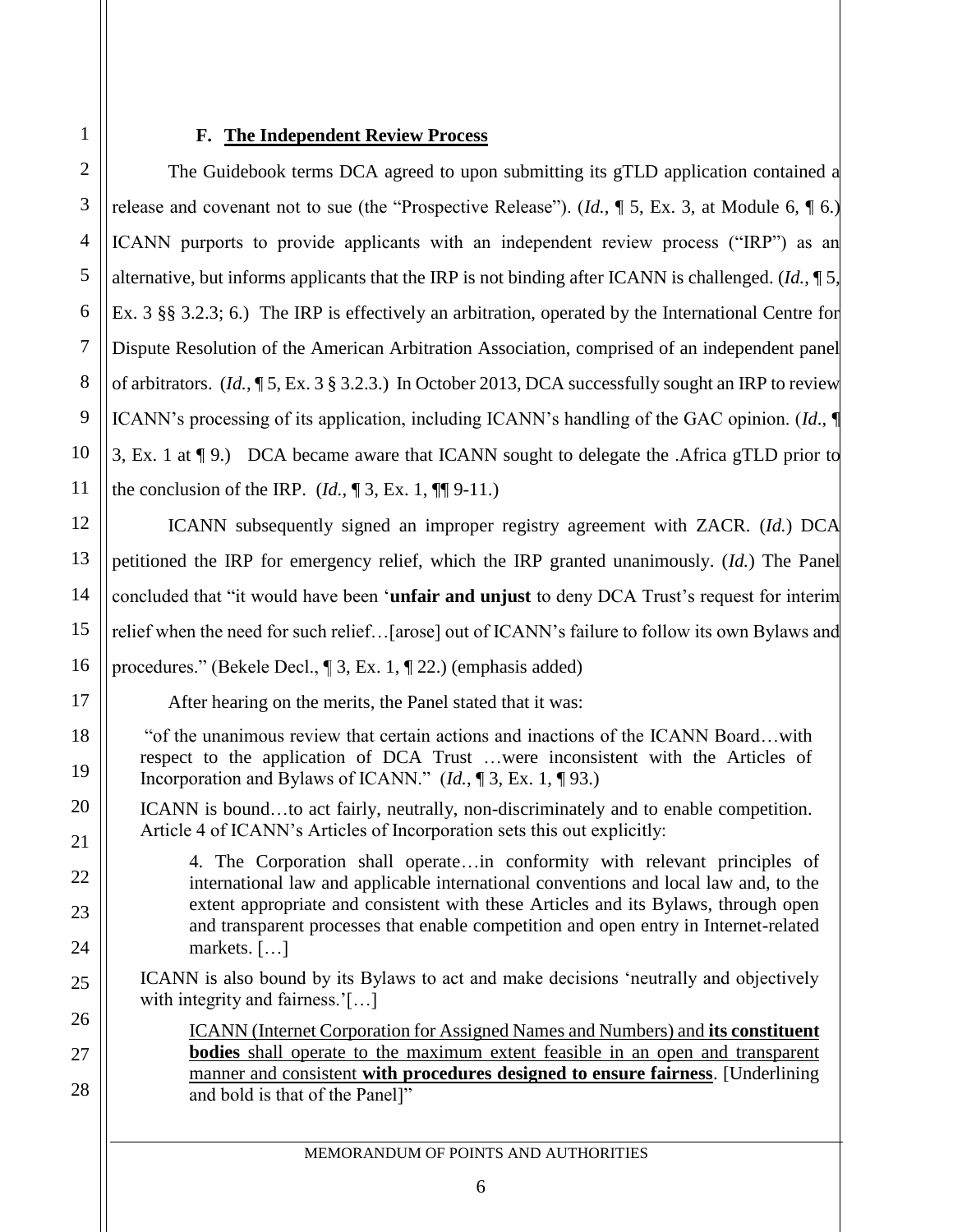ICANN's own witness, GAC Chairperson Heather Dryden, admitted that the GAC did not act with transparency or in a manner designed to ensure fairness. (*Id.*, ¶ 3, Ex. 1, ¶ 102.) Ms. Dryden also admitted that the GAC made its decision without providing any rational, or legitimate grounds, but rather based on politics. (*Id.*, ¶ 3, Ex. 1, ¶ 104.) The Panel held that:

"The above [admissions by Ms. Dryden], combined with the fact that DCA Trust was never given any notice or an opportunity…to make its position known or defend its own interests before the GAC reached consensus on the GAC Objection Advice, and that the Board of ICANN did not take steps to address this issue, leads this Panel to conclude that both the actions and inactions of the Board with respect to the application of DCA Trust relating to the .AFRICA gTLD were not procedures designed to insure fairness required by Article III, Sec. 1 above, and are therefore inconsistent with the Articles of Incorporation and Bylaws of ICANN."

The IRP Panel went on to state:

1

2

3

4

5

6

7

8

9

10

11

12

13

14

15

16

17

18

19

20

21

22

23

24

25

26

27

28

"[T]here are perhaps a number of other instances, including certain decisions made by ICANN, that did not proceed in the manner and spirit in which they should have under the Articles of Incorporation and Bylaws of ICANN."

Throughout these proceedings, ICANN has maintained that the IRP was a non-binding arbitration. (*Id.,* ¶ 3, Ex. 1, ¶ 23.) ICANN had a duty, through its promises, to treat DCA's application in a fair and transparent manner.

# **G. ICANN's Processing of DCA's Application After the IRP Declaration**

ICANN never challenged DCA's endorsements as invalid in the 12 months between application and the improper GAC advice. After the IRP, ICANN re-reviewed DCA's endorsements. ICANN had already decided to accept endorsements from regional authorities such as AUC and UNECA, and the only objection it went on to raise post-IRP to DCA's endorsements, was based on a non-mandatory factor set forth in the Guidebook – "[the endorsement] *should* demonstrate the government's or public authority's understanding that the string is being sought through the gTLD application process[.]" (*Id*., ¶ 5, Ex. 3, § 2.2.1.4.3 (emphasis added).) ICANN then issued DCA clarifying questions regarding this factor. (*Id.*, ¶ 16, Ex. 11.) DCA requested an extended evaluation so ICANN could provide further explanation why DCA's endorsements were insufficient. (*Id.*, ¶ 19, Ex. 14.) Instead of explaining the insufficiencies to DCA, ICANN merely asked the same questions, clearly a pretext to deny DCA's application. (*Id.*, ¶ 18, Ex. 13.) After all, ICANN had already signed a registry agreement with ZACR.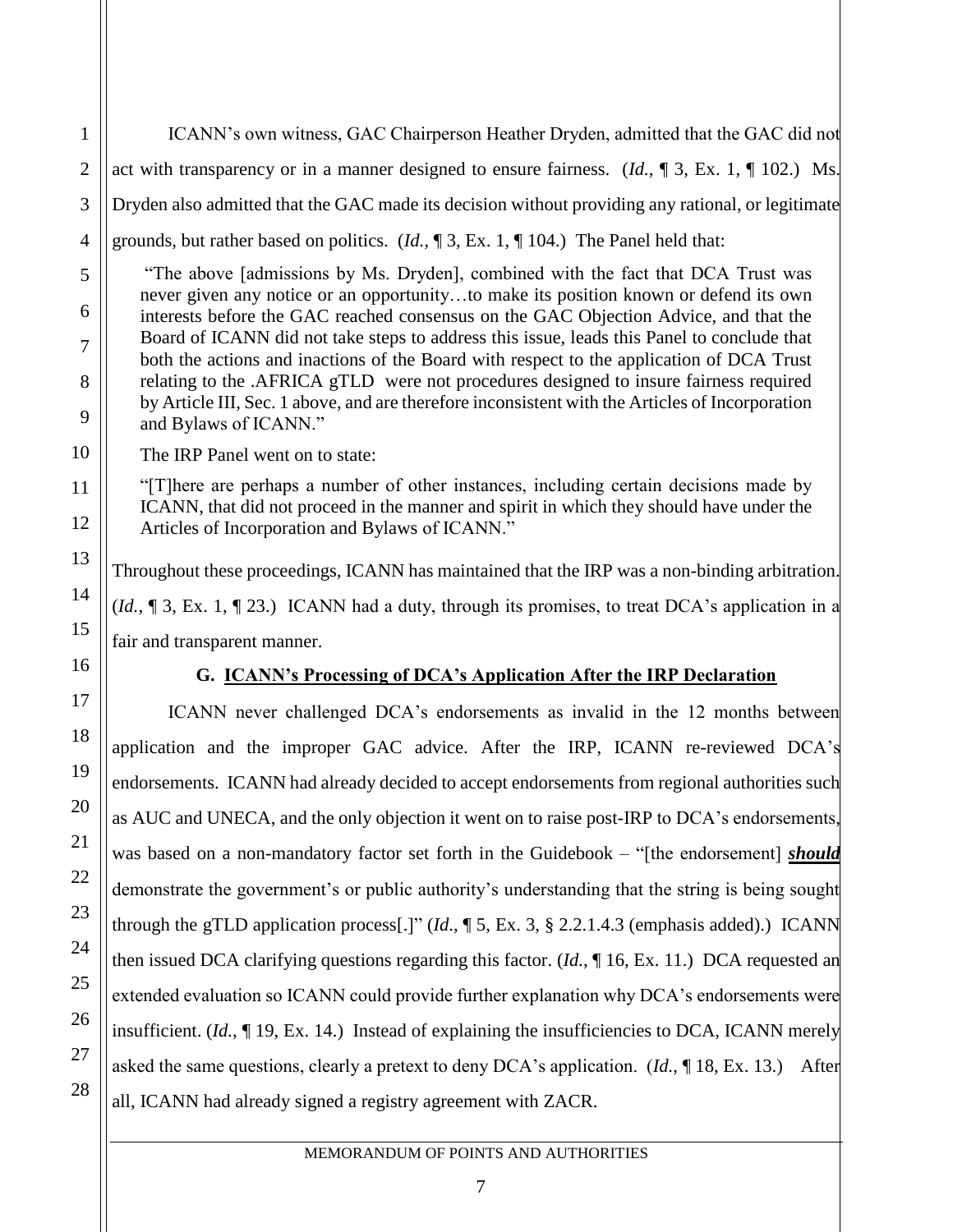### **H. Court Proceedings After Improper Rejection of DCA's Application**

In federal court, DCA moved for and was granted a TRO and subsequently the PI, enjoining ICANN from delegating .Africa until the case was resolved. (Brown Decl*.*, ¶¶ 3 & 4, Exs. 1 & 2.)

## **I. ZACR as Registrar and Registry and the Premium Name Sunrise Period**

Recently, ZACR announced that it became an ICANN accredited registrar.<sup>5</sup> A registrar is different from a registry, in that the registrar is the entity that contracts with the individual domain purchasers for the sale of domains. The registry – what both DCA and ZACR applied to become with respect to .Africa – holds the rights to the gTLD .Africa and contracts with the registrar to register the individual domains. Usually, a registrar and a registry are separate entities. This was a long-time rule that ICANN adhere to until the New gTLD Program. (Bekele Decl., ¶ 38.)

Significantly for this application, there is a "sunrise" period for premium domain names, prior to public availability of individual domain names. (*Id.*, ¶ 42.) During the "sunrise" period, a registry reserves certain domains that are highly sought after, and either conducts sales or auctions for them. *Id.* Since ZACR would be both the registrar and registry, it would receive the benefits of the sunrise registrations, and preclude DCA from creating and negotiating those contracts and profits for premium domain names. (*Id.*, ¶¶ 38-41.) If the .Africa domain is awarded to ZACR before this case resolves, because of the cross-ownership, those domain names will be sold and contracted to ZACR immediately. (*Id.*)

In addition to the irreparable harm of the destruction of its business, DCA would also suffer the harm from the loss of these highly beneficial contracts.

# **III. ARGUMENT**

# **A. DCA is justified in bringing this** *ex parte* **application**

DCA is justified in bringing this *ex parte* application because the .Africa domain will be issued soon by ICANN to ZACR and DCA meets the standard for a TRO. A TRO may issue when "[i]t appears from the facts shown by affidavit or by the verified complaint that great or irreparable injury will result to the applicant before the matter can be heard on notice…" Code Civ. P. §  $527(c)(1)$ . The Court should grant the TRO where the likelihood is that the Plaintiff will prevail

 $\overline{a}$ 

MEMORANDUM OF POINTS AND AUTHORITIES  $5 \text{ https://tvitter.com/ZA-CR/status/802073337065259008}$  (accessed on January 2, 2017).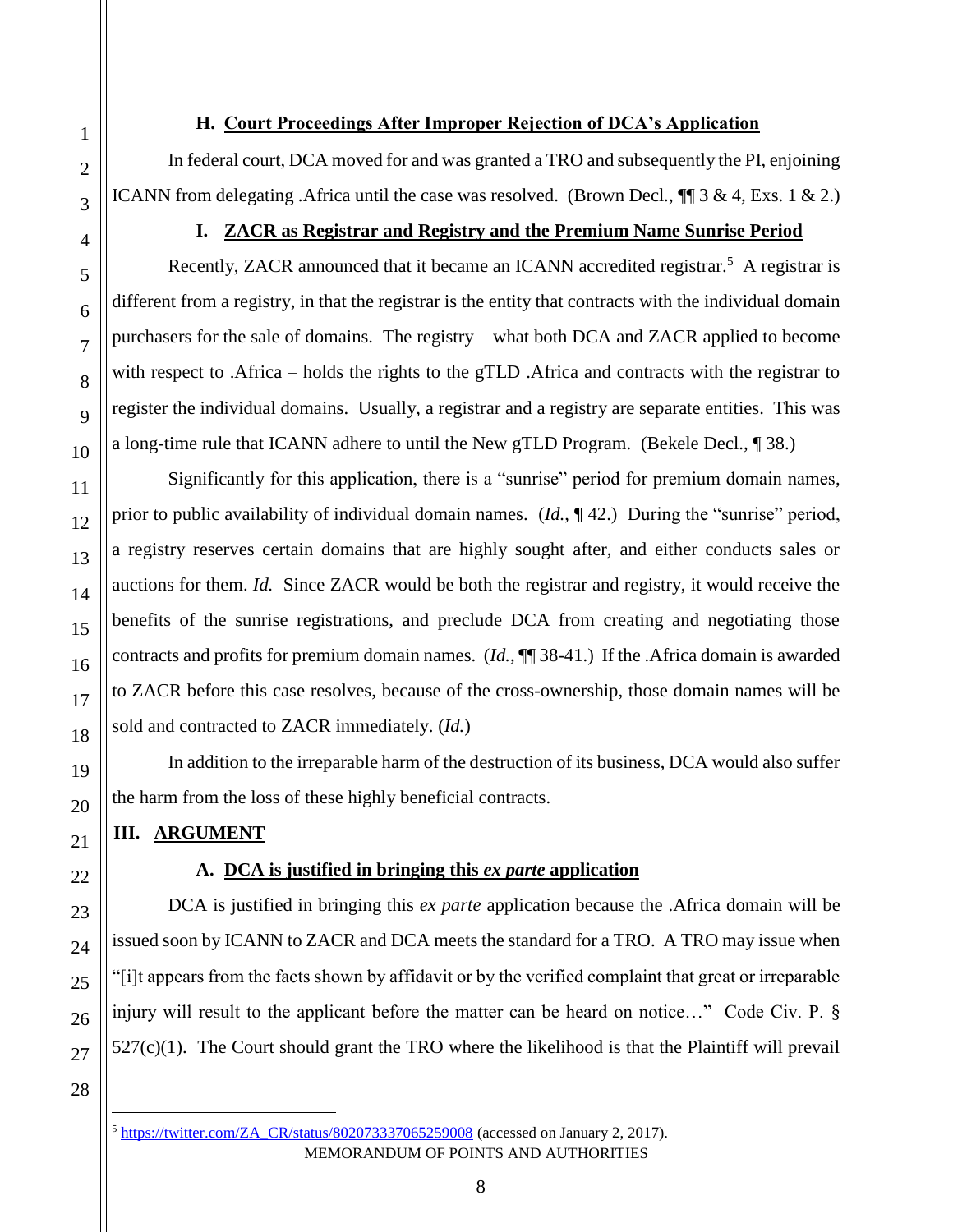on the merits at trial, and where the interim harm to the Plaintiff without the TRO outweighs the likely harm to the defendant if the order is issued. *Church of Christ in Hollywood v. Superior Court* (2002) 99 Cal.App.4th 1244, 1251. The issuance of a TRO is not a determination of the merits of the controversy. All that is determined is whether the TRO is necessary to maintain the status quo pending the noticed hearing on the application for preliminary injunction. *Landmark Holding Group v. Superior Court*, (1987) 193 Cal.App.3d 525, 528; *See also* Code Civ. P. § 528.

The Los Angeles County Local Rules provides that: "Where the Rules permit an ex parte application …in an emergency situation, a lawyer should make such an application… only where there is a bona fide emergency such that the lawyer's client will be seriously prejudiced by a failure to make the application …on regular notice. Los Angeles County Court Rules, Guidelines for Civility in Litigation, Appendix 3.A § (j)(3). "An applicant must make an affirmative showing in a declaration …of irreparable harm, immediate danger, or any other statutory basis for granting relief ex parte." Cal. Rules of Court, Rule 3.1202(c). ICANN will not refrain from delegating the .Africa gTLD until a regularly noticed hearing can be held. Accordingly, DCA demonstrates the necessary harm for bringing this application on an *ex parte* basis.

### **B. DCA Demonstrates a Likelihood of Success**

DCA is entitled to a TRO because DCA demonstrates a likelihood of success in its claims against ICANN and DCA's harm outweighs any other harm.

# **i. Claim for Intentional Misrepresentation**

DCA applied for the .Africa gTLD based on ICANN's false representations that it would receive a fair, unbiased, and transparent application processing. To prove its claim, DCA must show (1) misrepresentation (false representation, concealment, or nondisclosure); (2) knowledge of falsity (or 'scienter'); (3) intent to defraud, i.e., to induce reliance; (4) justifiable reliance; and (5) resulting damage. *Lazar v. Superior Court* (1996) 12 Cal.4th 631, 683; Civil Code § 1709.

Here, ICANN made the following misrepresentations: (1) that it would "make decisions by applying documented policies neutrally and objectively, with integrity and fairness;" (2) that it would "operate the maximum extent feasible in an open and transparent manner and consistent with procedures designed to ensure fairness;" (3) that it would "be accountable to the Internet

MEMORANDUM OF POINTS AND AUTHORITIES

1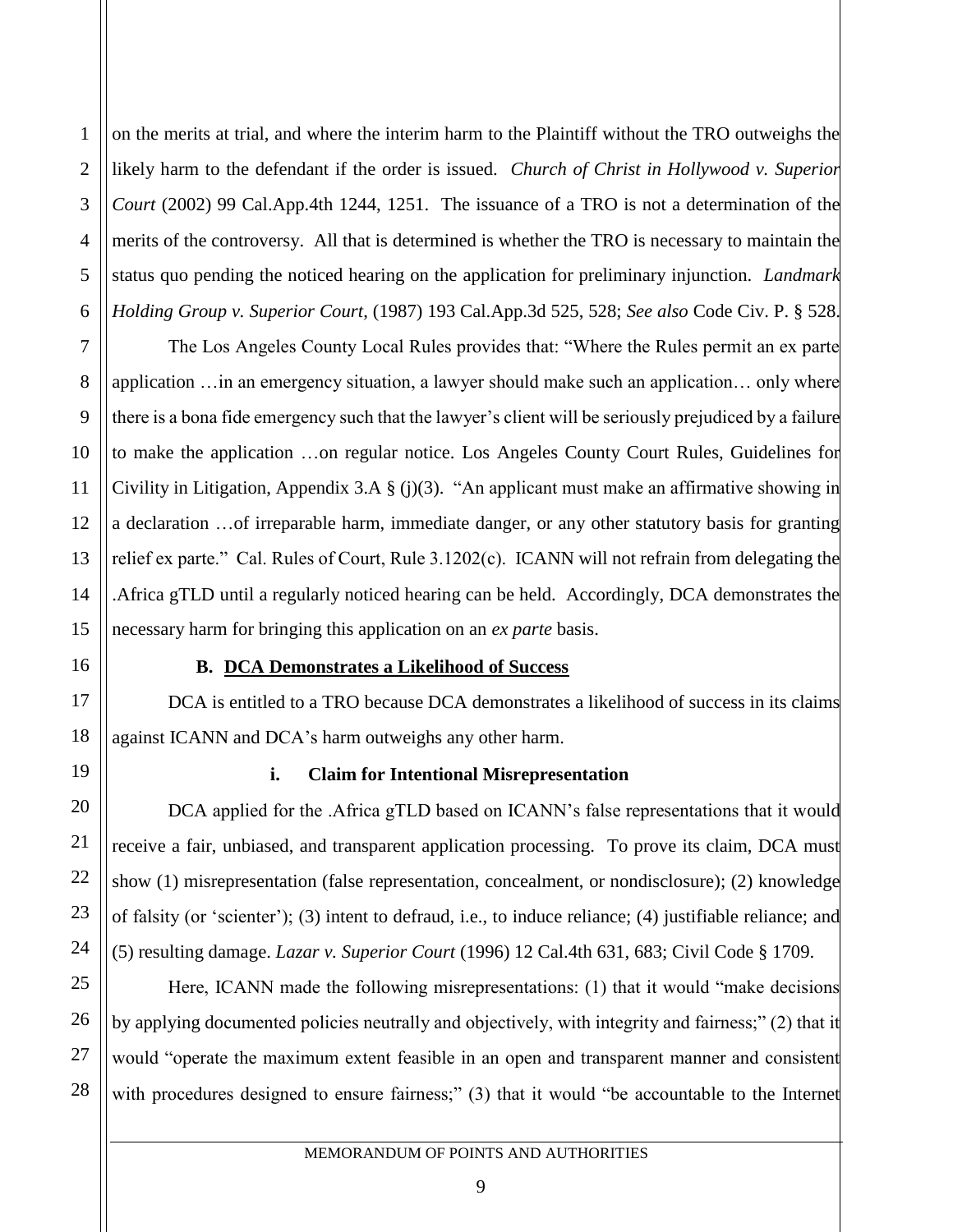community for operating in a manner that is consistent with these Bylaws, and with due regard to the core values set forth in Article 1 of [its] Bylaws;" (4) that it would carry[] out its activities in conformity with relevant principles of international law and application of international conventions and local law…"; and (5) that the IRP provided actual redress to applicants. ICANN made all of these statements in its Articles of Incorporation, Bylaws, and the Guidebook. (Bekele Decl., ¶ 3, Ex. 1, ¶¶ 94-98.) These statements proved false when made, when ICANN admitted during the that it arbitrarily rejected DCA's application on the receipt of GAC advice. (*Id.*, ¶ 3, Ex. 1, ¶ 110.) Ms. Dryden testified that no reason was provided for rejecting DCA's application and it was merely made for political reasons. (*Id.*) After DCA succeeded at the IRP, ICANN did not provide further explanation as to why DCA's application was insufficient

To demonstrate an intent to defraud, "it must be shown that the defendant…intended to induce the plaintiff to act to his detriment in reliance upon the false representation." *Conrad v. Bank of America* (1996) 45 Cal.App.4th 133, 157. These false statements could only have been made to induce gTLD applicants to apply. No entities would have applied to ICANN had ICANN represented that it would treat applicants disparately or that there was no actual availability of redress if an applicant was wrongfully rejected

DCA also relied upon the promises of a fair and transparent process, and the binding nature of the IRP, and was justified in relying upon those representations by ICANN. "Reliance exists when the misrepresentation or nondisclosure was an immediate cause of the plaintiff's conduct …and when without such misrepresentation or nondisclosure, he or she would not, in all reasonable probability, have entered into the contract or other transaction." *Alliance Mortgage Co. v. Rothwell* (1995) 10 Cal.4th 1226, 1239-1240. DCA believed that it would be subject to the fair and unbiased application processing that ICANN promised. Indeed, DCA would not have applied for the .Africa gTLD, paid the non-refundable fee, and would not have spent years campaigning for the endorsements and preparing an application, if it new that ICANN would have favored ZACR throughout the process. ICANN also represented that the IRP provided redress, then claimed it was not binding when they were challenged. (Bekele Decl., ¶ 3, Ex. 1, ¶ 23.) "A party to a contract cannot rationally calculate the possibility that the other party will deliberately

1

2

3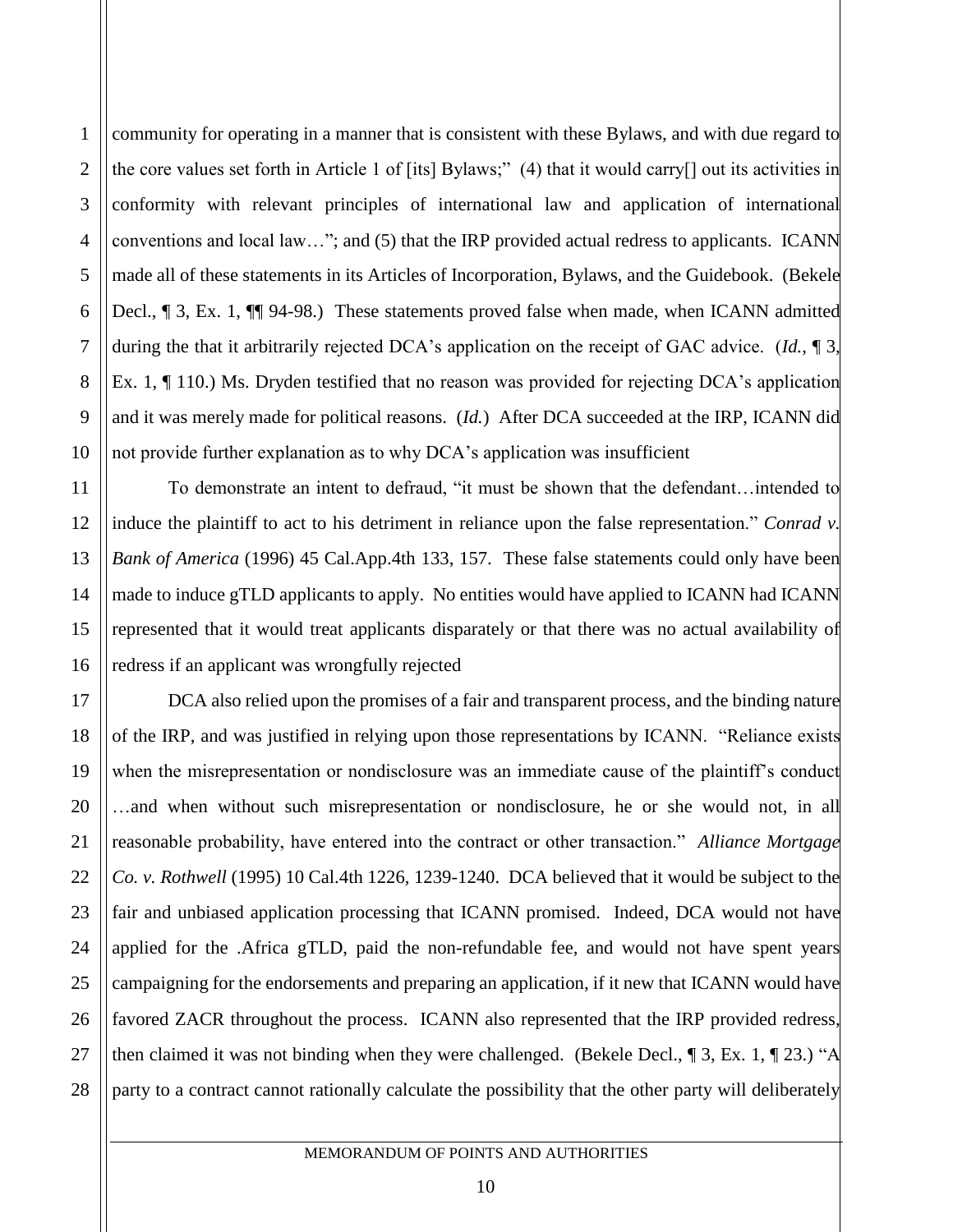misrepresent terms critical to that contract." *Robinson Helicopter Co., Inc. v. Dana Corp* (2004) 34 Cal.App.4th 979, 993. Accordingly, DCA justifiably relied upon ICANN's promises.

"There are two measures of damages for fraud: out of pocket and benefit of the bargain." *Alliance Mortgage Co., supra*, 10 Cal.4th at 1239. "The 'benefit of the bargain' measure… awards the difference in value between what the plaintiff actually received and what he was fraudulently led to believe he would receive." (*Id.*)In order to give DCA the 'benefit of the bargain' DCA would be entitled to a fair and unbiased processing of its application and the enjoinment of ICANN throughout this proceeding until it occurs.

In *Robinson Helicopter Co. Inc. v. Dana Corp*, the Court held that the defendant's inclusion of false certifications in the contract constituted fraud against the plaintiff. Reiterating the policy behind the decision, the Court stated "Courts will generally enforce the breach of a contractual promise through contract law, except when the actions that constitute breach violate a social policy that merits the imposition of tort law. […] In pursuing a valid fraud action, a plaintiff advances the public interest in punishing intentional misrepresentations and in deterring such misrepresentations in the future." "California also has a legitimate and compelling interest in preserving a business climate free of fraud and deceptive practices." 34 Cal.4th 979, 992 (2004).

Here, ICANN promised DCA that it would act fair, neutral, transparently, and in conformity with relevant laws, and subsequently broke all those promises. The IRP determined that ICANN did so. ICANN then gave no explanation why DCA's endorsements and responses were insufficient, but merely sent the same exact clarifying questions to justify rejecting DCA's again. ICANN's outcome was predetermined, because its promises were false.

MEMORANDUM OF POINTS AND AUTHORITIES If ICANN's actions do not constitute actual fraud, at the least, they constitute promissory fraud. "'Promissory fraud' is a subspecies of the action for fraud and deceit. A promise to do something necessarily implies the intent to perform; hence, where a promise is made without such intention, there is an implied misrepresentation of fact that may be actionable fraud. *Lazar*, *supra*, 12 Cal.4th at 639; Civil Code § 1710. "In a promissory fraud action, 'the *essence* of the fraud is the *existence of an intent at the time of the promise* not to perform it.' *Beckwith v. Dahl* (2012) 205 Cal.App.4th 1039, 1062 (italics in original). Hence, if ICANN did not make the statements knowing that they were false, ICANN must have made the statements with no intention to perform.

1

2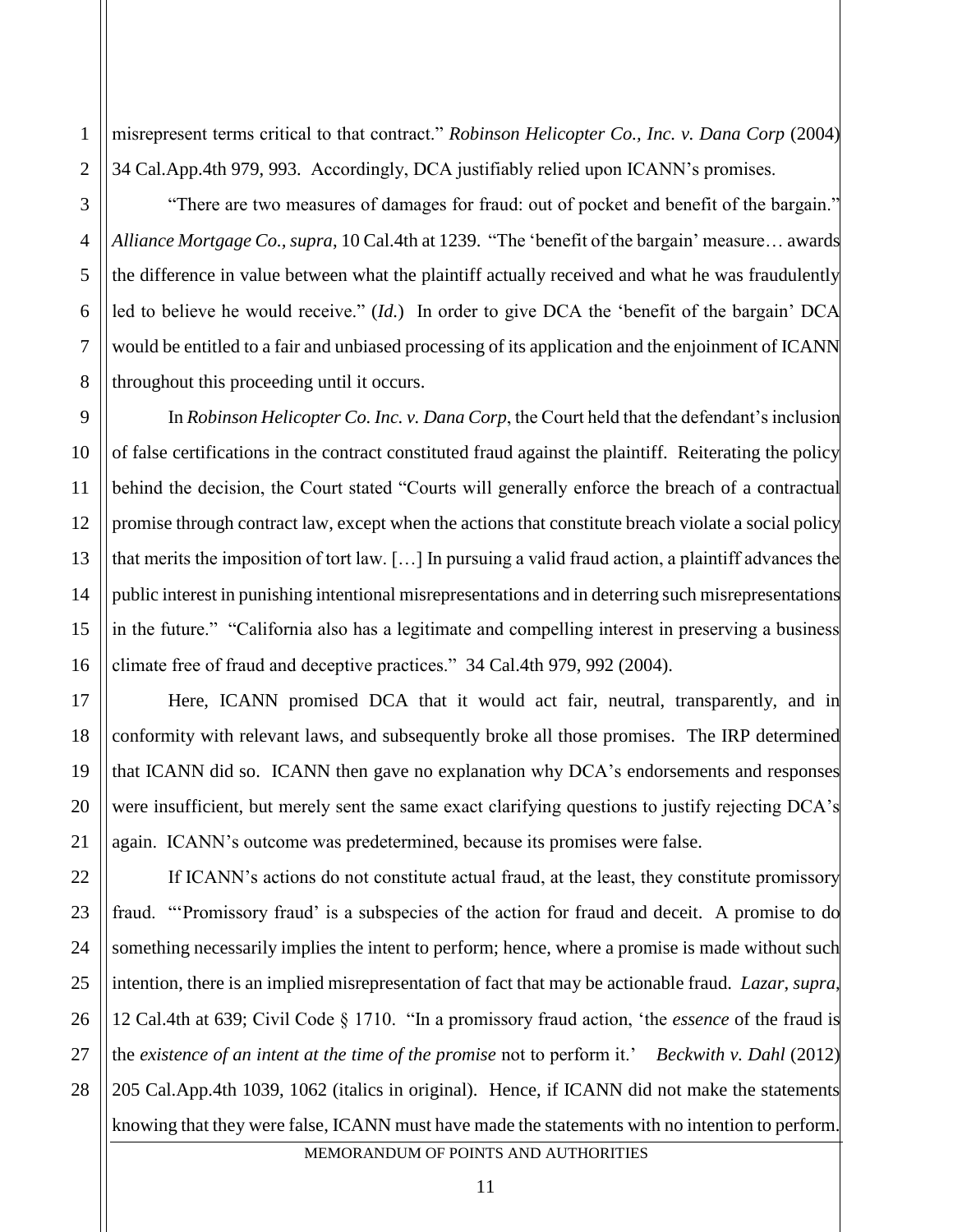As stated above, ICANN made various representations to DCA, induced DCA to apply for the .Africa gTLD, and subsequently disregarded the promises that it made to induce DCA to apply for the .Africa gTLD. Either ICANN made them knowing they were false, or made them with no intention of performing.

In this Court's tentative ruling on the motion for preliminary injunction, the Court found that "there is reason to question the legitimacy of ICANN's purported reason for denying DCA's application[,]" and that "it can be reasonably inferred that the reasons for denying DCA's application were pretextual and that ICANN, which improperly entered into a registry agreement with ZACR while the IRP review was pending, denied DCA a fair evaluation process because it had predetermined that it would award the gTLD to ZACR." Brown Decl., 15, Ex. 3. Thus, the Court agreed with DCA that ICANN's actions were pretextual, and based on a predetermined outcome.

Accordingly, DCA has demonstrated a likelihood of success as to its cause of action for intentional misrepresentation.

#### **ii. Claim for Violation of California Bus. & Prof. Code § 17200**

DCA demonstrates a strong likelihood of success on the merits as to its Unfair Competition claim, because the IRP had expressly ruled that (1) ICANN violated its promises to act in a transparent manner that encourages competition and (2) treated DCA unfairly. "[T]o state a claim under section 17200, a plaintiff 'need not plead and prove the element of a tort. Instead, one need only show that 'members of the public are likely to be deceived.'" *Bank of the West v. Superior Court* (1992) 2 Cal.4th 1254, 1267. "[A] practice is prohibited as 'unfair' or 'deceptive' even if not 'unlawful' and vice versa.'" *Schnall v. Hertz Corp*. (2000) 78 Cal.App.4th 1144, 1153.

MEMORANDUM OF POINTS AND AUTHORITIES As determined by the IRP, ICANN's promises and subsequent failure to follow those promises was unfair treatment of DCA. (Bekele Decl., ¶ 3, Ex. 1, ¶ 110.) To test whether a business practice is unfair "the court must weigh the utility of the defendant's conduct against the gravity of the harm to the alleged victim." *State Farm Fire & Casualty Co v. Superior Court* (1996) 45 Cal.App.4th 1093, 1103-1104. Here, ICANN represented that it would (1) make decisions by applying documented policies neutral and objectively, with integrity and fairness; (2) operate…in an open and transparent manner and consistent with procedures designed to ensure fairness, (3) be

1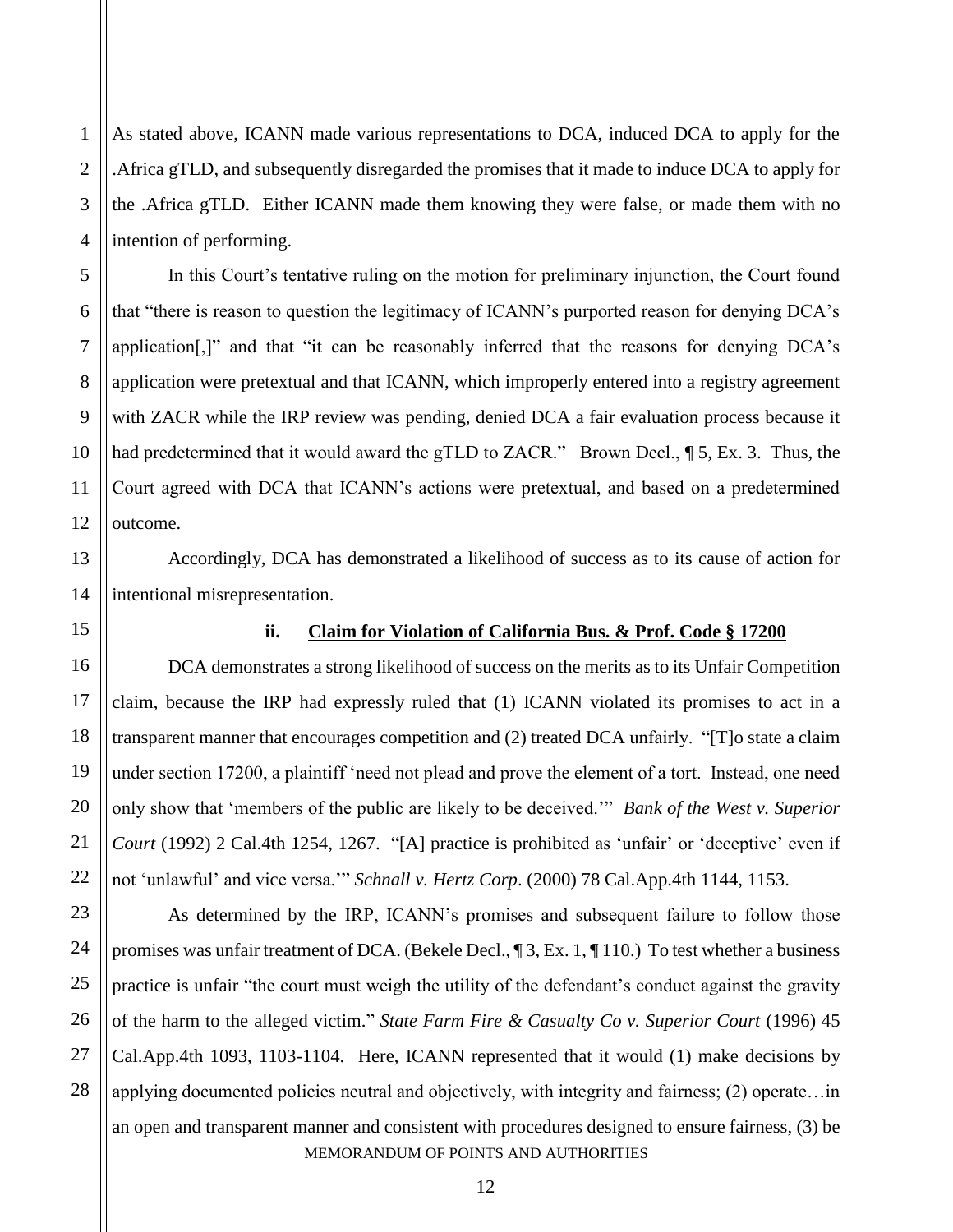4 6 8 9 accountable…for operating in a manner consistent with those principles, (4) use open and transparent processes that enable competition, and (5) that the IRP was binding *Infra*, section II.b. As a result of ICANN's unfair practice toward DCA, DCA has been arbitrarily rejected from serving as the registry for the .Africa gTLD. As indicated in the IRP, and admitted to by former GAC chair Heather Dryden in her testimony, ICANN provided no rational or legitimate justification for acting. (Bekele Decl., ¶ 3, Ex. 1, ¶ 104.) Thus, ICANN entices consumers to apply for gTLDs on the basis that they will be treated fairly, when in reality it acts arbitrarily and with bias. No utility exists in allowing ICANN to continue this unfair practice, and DCA demonstrates success on the merits for its section 17200 claim on this prong alone.

Additionally, the public is likely to be deceived by ICANN's promises because DCA was actually deceived. "Unlike common law fraud, a [B&P] section 17200 violation can be shown even without allegations of actual deception, reasonable reliance, and damage." *Brakke v. Economic Concepts, Inc.* (2013) 213 Cal.App.4th 761, 772. For the reasons stated above, DCA was deceived into believing that it applied for a fair and unbiased processing of its application, and that ICANN would maintain the integrity in the system that it created.

Furthermore, "Section 17203, which incorporates the broad, statutory definition of 'unfair competition,' permits 'any court of competent jurisdiction' to enjoin '[a]ny person performing or proposing to perform an act of unfair competition…' The section also authorizes courts to make such orders as 'may be necessary to restore to any person in interest any money or property, real or personal, which may have been acquired by means of such unfair competition." *Bank of the West, supra*, 2 Cal.4th at 1267. Here, the only order that could restore DCA of its interest in legitimately competing for the .Africa gTLD is an order enjoining ICANN from delegating the domain to ZACR. DCA demonstrates a strong likelihood of success on its claims for unfair competition against ICANN and respectfully requests this Court enjoin ICANN from delegating .Africa to ZACR.

1

2

3

5

7

10

11

12

13

14

15

16

17

18

19

20

21

22

23

24

25

26

# **C. DCA's harm significantly outweighs any harm to Defendants.**

MEMORANDUM OF POINTS AND AUTHORITIES 27 28 DCA stands to suffer more harm than ZACR or ICANN will suffer if a TRO is not issued. DCA received funding from various investors and DCA's funding is conditional upon its ability to obtain the .Africa gTLD. (Bekele Decl*.*, ¶¶ 34 and 35.) DCA's funding will cease if the .Africa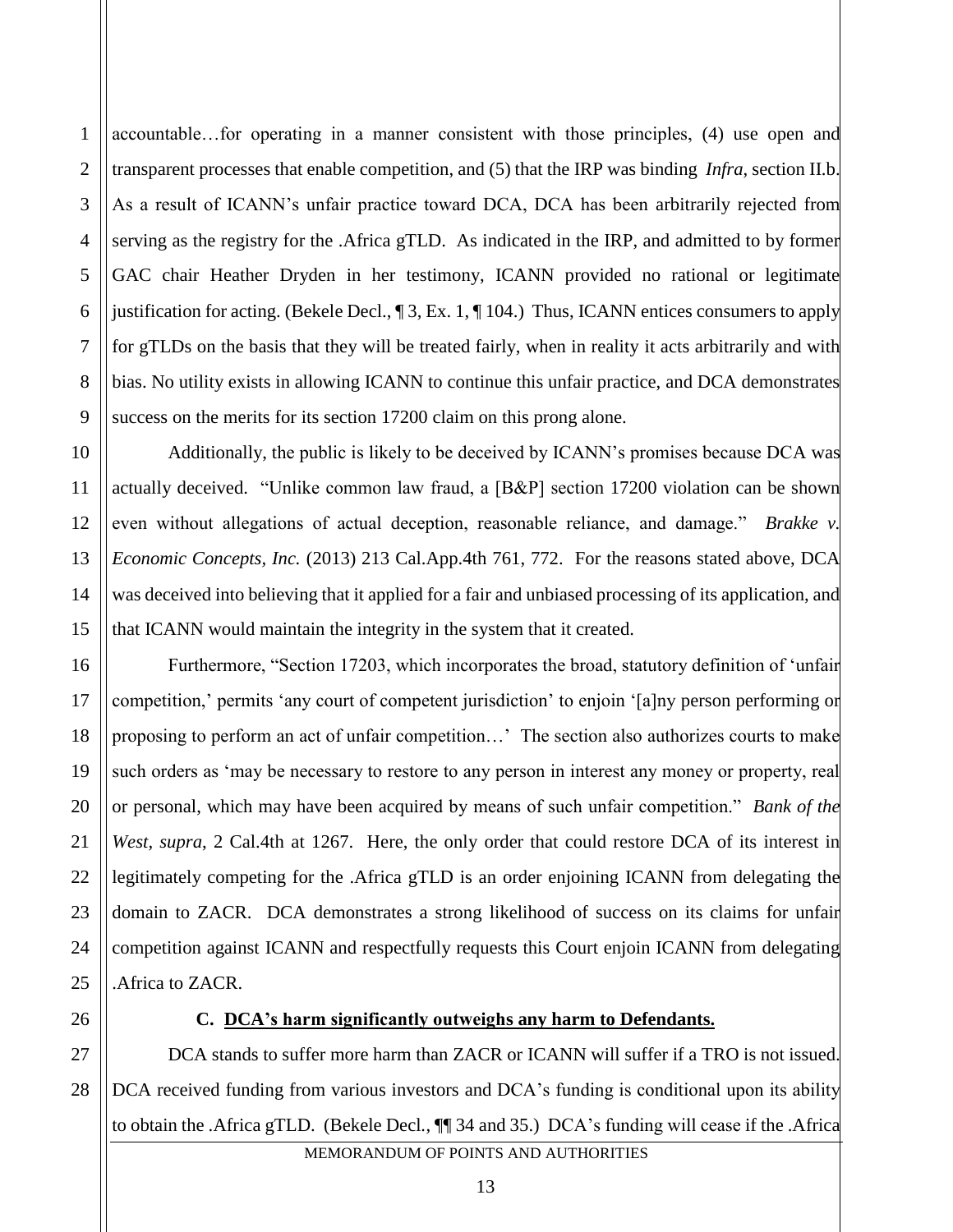gTLD is delegated, and DCA as a business entity will be destroyed. (*Id.*) Unlike DCA, ZACR acts as a registry for other various domains (*Id.*, ¶ 33.)

2

1

3

4

5

6

7

8

9

10

11

12

13

14

15

16

17

18

19

20

21

22

23

24

25

26

27

28

In addition to the destruction of its business, DCA will suffer the additional harm of being denied the premium domain name "sunrise" registration period. (*Id.*, ¶ 42.) After a gTLD is delegated, but before the domains are made publicly available for purchase, the registry – here DCA or ZACR – holds a premium-name sunrise registration period. This sunrise registration period reserves certain highly valuable and sought after domain names. (*Id.*) There is an uncommon situation here where ZACR, if awarded the gTLD, would act as both the registry (gTLD rights holder) and registrar (entity responsible for registering individual domain names) and would reap the benefits of registering premium domain names through its cross-ownership. (*Id.*, ¶¶ 38-42.) In a usual case, multiple registrars negotiate the sales of premium domain name sales with individual purchasers and the registry. If ZACR has cross-ownership as registry and registrar, ZACR would be able to take full advantage of the premium domain name sale sunrise period, and DCA would be unable to unwind those deals and renegotiate a more lucrative result, if the domain is delegated prematurely. (*Id.*) The only way to avoid the contracts and sales of the premium domain names, is to prevent the delegation of the domain until this case is resolved.

Finally, although theoretically possible, it would be difficult as a practice matter for the gTLD to be effectively redelegated if DCA ultimately prevails. (*Id.*, ¶ 8.) ICANN has established procedures for re-delegating a gTLD to a new registry, but this typically occurs when a registry agreement expires or before a domain is contractually delegated. (Brown Decl., Ex. 5 [Colón Decl.] ¶ 3, Ex. 2 (Masilela Declaration).) In most cases, ICANN has only re-delegated a gTLD prior to a gTLD going live. Therefore, the procedure for gTLD re-delegation is uncertain at best.

ICANN cannot demonstrate any harm, because no harm occurs to ICANN if the .Africa gTLD is not issued. ZACR will suffer little harm with respect to being delayed from operating the .Africa domain. ZACR has claimed losses of nearly \$20 million previously. (*See* Brown Decl., Ex. 5 [Colón Decl.], Ex. 2.) However, ZACR's anticipated costs are conclusory and speculative, without any sufficient evidence demonstrating how those costs are incurred or why they could not be mitigated. ZACR could submit invoices, or receipts for the costs incurred, but has previously only submitted a spreadsheet with unsubstantiated numbers. They also appear to be based largely